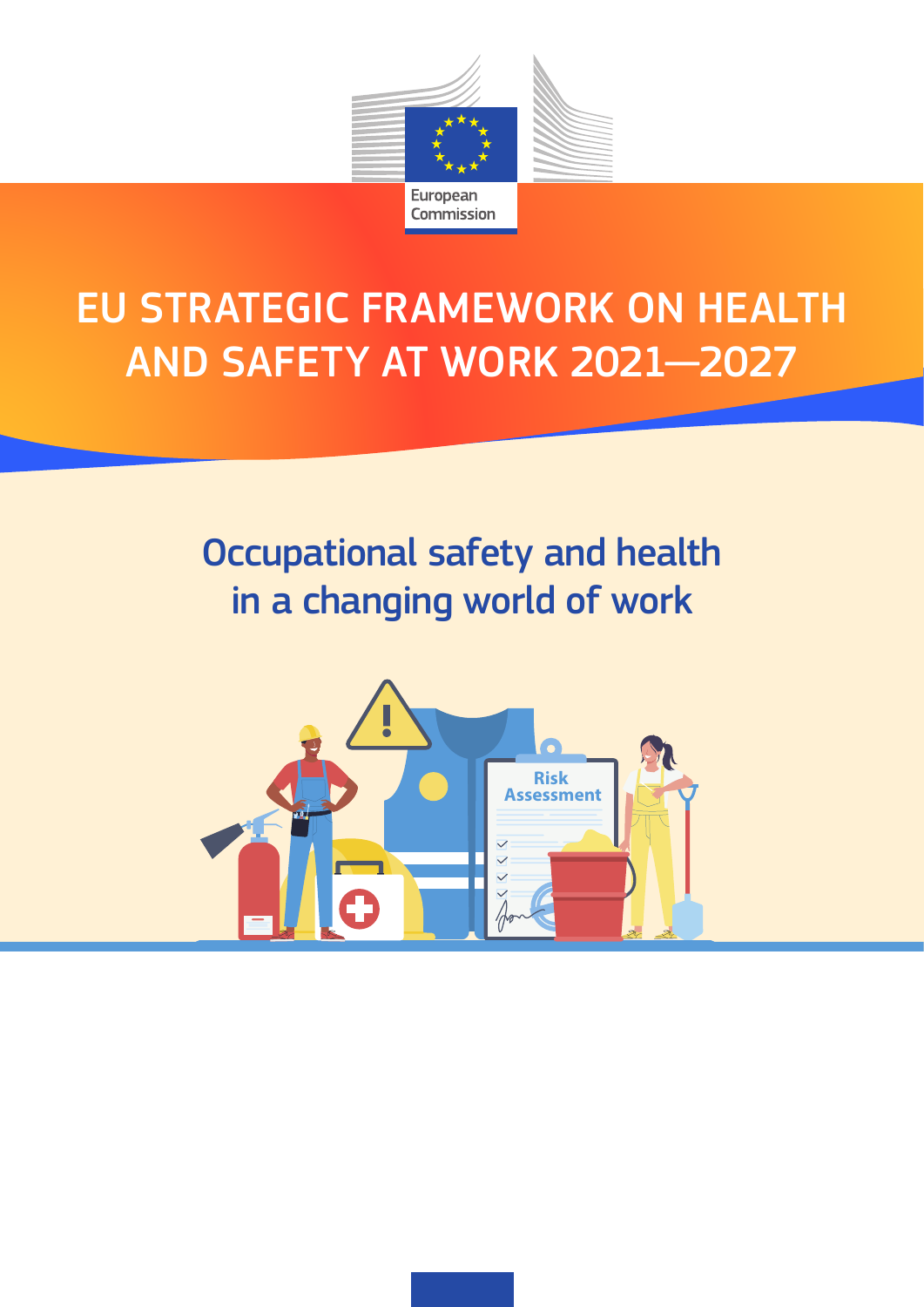

EUROPEAN **COMMISSION** 

> Brussels, 28.6.2021 COM(2021) 323 final

#### **COMMUNICATION FROM THE COMMISSION TO THE EUROPEAN PARLIAMENT, THE COUNCIL, THE EUROPEAN ECONOMIC AND SOCIAL COMMITTEE AND THE COMMITTEE OF THE REGIONS**

**EU strategic framework on health and safety at work 2021-2027 Occupational safety and health in a changing world of work**

{SWD(2021) 148 final} - {SWD(2021) 149 final}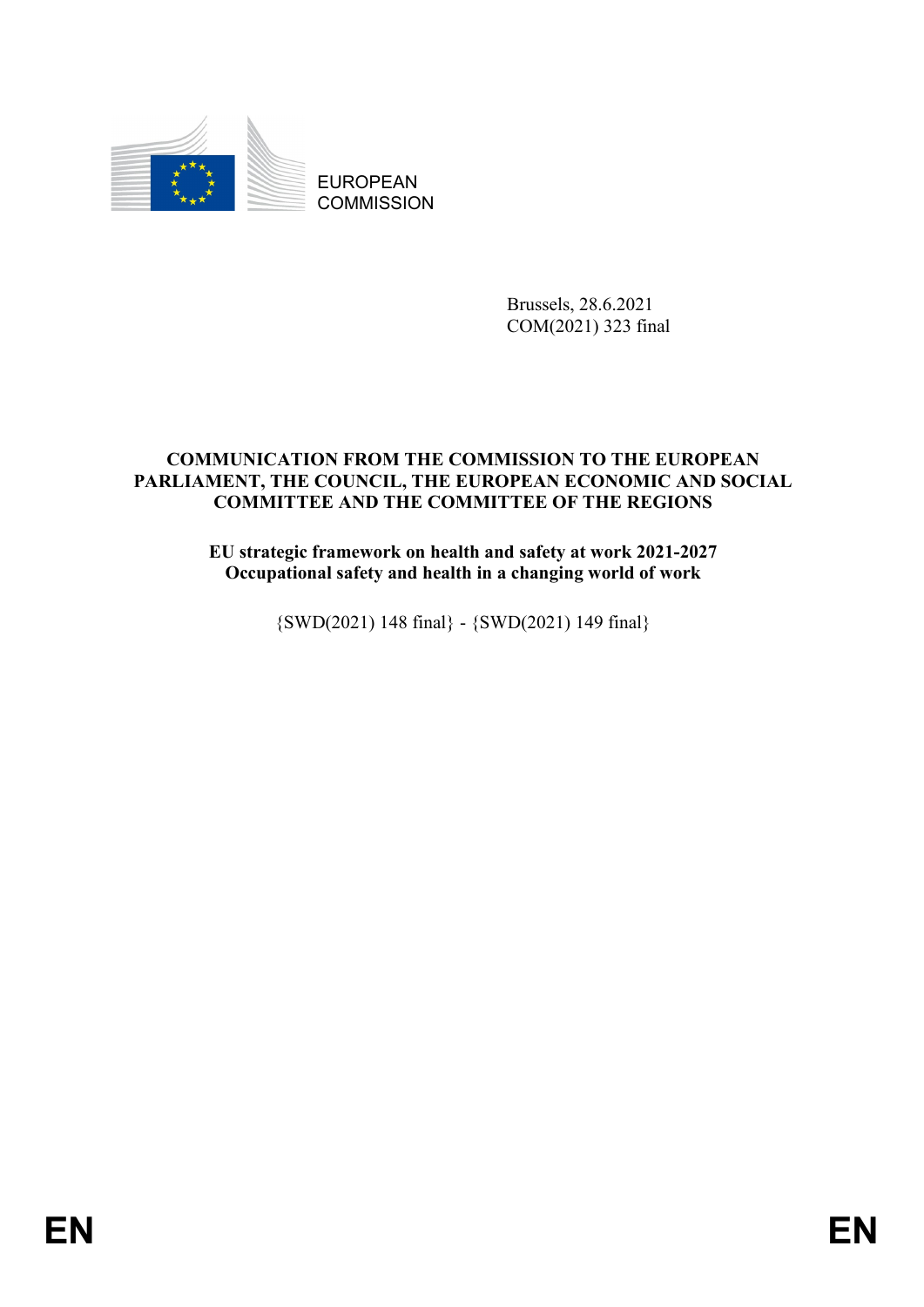#### **COMMUNICATION FROM THE COMMISSION TO THE EUROPEAN PARLIAMENT, THE COUNCIL, THE EUROPEAN ECONOMIC AND SOCIAL COMMITTEE AND THE COMMITTEE OF THE REGIONS**

**EU strategic framework on health and safety at work 2021-2027 Occupational safety and health in a changing world of work**

#### **1. OCCUPATIONAL SAFETY AND HEALTH IN THE EU**

#### **1.1. The value of health and safety at work**

EU occupational safety and health (OSH) legislation is essential to protect the health and safety of the almost [1](#page-2-0)70 million workers in the  $EU<sup>1</sup>$ . Protecting people from health and safety hazards on the job is a key element of achieving sustained decent working conditions for all workers. It has allowed to reduce health risks at work and to improve OSH standards across the EU and across sectors. However, challenges remain and the Covid-19 pandemic has exacerbated risks that need to be addressed.

The protection of workers' health and safety, enshrined in the  $Treaties<sup>2</sup>$  $Treaties<sup>2</sup>$  $Treaties<sup>2</sup>$  and the Charter of Fundamental Rights<sup>[3](#page-2-2)</sup>, is one of the key elements of an EU economy that works for people. The right to a healthy and safe workplace is reflected in principle 10 of the European Pillar of Social Rights, and is fundamental for reaching the United Nations' sustainable development goals<sup>[4](#page-2-3)</sup>. It is also a building block of the European Health Union under construction.

The new 2021-2027 OSH framework, announced in the European Pillar of Social Rights action plan<sup>[5](#page-2-4)</sup>, sets out the key priorities and actions necessary for improving workers' health and safety over the coming years in the context of the post-pandemic world, marked with green and digital transitions, economic and demographic challenges and the changing notion of a traditional workplace environment.

Healthy and safe working conditions are a prerequisite for a healthy and productive workforce. Nobody should suffer from job related diseases or accidents. It is also an important aspect of both the sustainability and competitiveness of the EU economy.

<span id="page-2-0"></span><sup>&</sup>lt;sup>1</sup> Eurostat, Ifsa\_eegan2, employees only (excluding family workers)<br><sup>2</sup> https://europa.eu/european-union/law/treaties en

<span id="page-2-1"></span>https://europa.eu/european-union/law/treaties\_en

<sup>3</sup> Charter of Fundamental Rights of the European Union, *OJ C 326, 26.10.2012, p. 391*

<span id="page-2-4"></span><span id="page-2-3"></span><span id="page-2-2"></span><sup>4</sup> https://sdgs.un.org/goals<br>5 https://ec.europa.eu/info/

<sup>5</sup> https://ec.europa.eu/info/strategy/priorities-2019-2024/economy-works-people/jobs-growth-andinvestment/european-pillar-social-rights/european-pillar-social-rights-action-plan\_en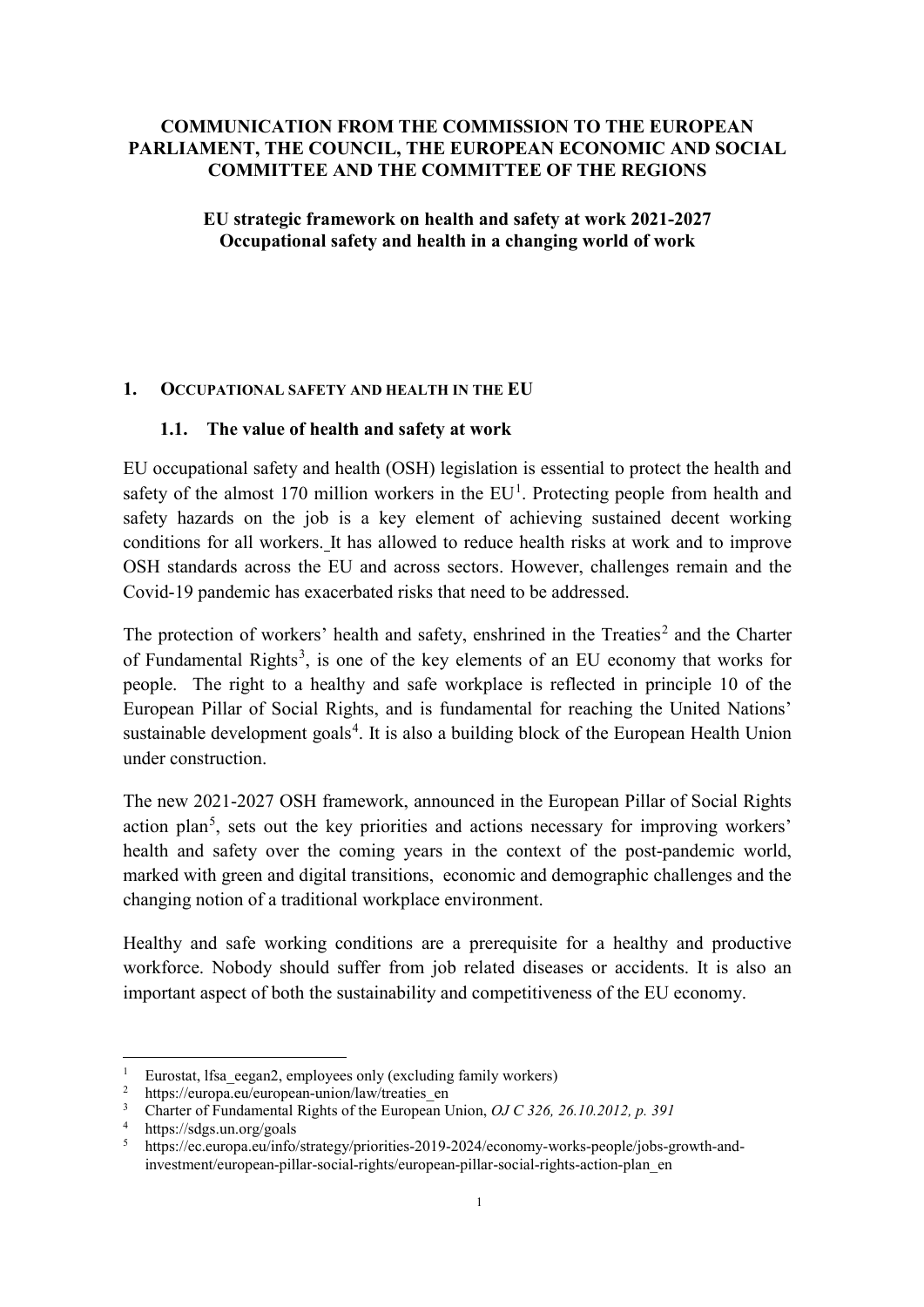The last three decades have brought significant progress in OSH: fatal accidents at work in the EU decreased by about 70% between 1994 and 2018 (Figure 1). While factors such as deindustrialisation and better medical care have undoubtedly contributed to this decrease, the EU OSH system has also played a substantial role. Despite this progress, there were still over 3 300 fatal accidents and 3.1 million non-fatal accidents in the EU-27 in 2018, and over 200 000 workers die each year from

*Figure 1: Fatal accidents at work in the EU – 1994-2018 (cases per 100,000 employed persons)*



*in EU-15 (1994 - 2009), and for all economic sectors in EU-27 (2010 - 2018).*

work-related illnesses. This brings immense human suffering. Maintaining and improving protection standards for workers is therefore an ongoing challenge and necessity.

Besides health and wellbeing, there is a strong economic case for a high level of worker

protection. Work-related accidents and illnesses cost the EU economy over 3.3% of GDP annually<sup>[6](#page-3-0)</sup> (ca. EUR 460 billion in 2019) (Figure 2). While the cost to wellbeing behind these numbers is unquantifiable, good practice in OSH helps make businesses more productive, competitive and sustainable. Estimates show that for every euro invested in OSH, the return for the employer is around twice as much<sup>[7](#page-3-1)[8](#page-3-2)</sup>. A solid OSH supportive structure catering for the specific needs of SMEs, the backbone of the EU economy, will provide a vital contribution to

*Figure 2: Costs to society of work-related injury and illness, 2019 (billion €)*



*Source: "An international comparison of the cost of work-related accidents and illnesses" (EU-OSHA, 2017), estimation based on Eurostat and World Bank data.*

a sustainable economy and to the success of OSH in the EU at large. Good OSH also reduces healthcare costs and other societal burdens, in contrast, the costs of poor OSH are high for individuals, businesses and society.

The Covid-19 pandemic has shown how crucial OSH is for protecting workers' health, for the functioning of our society, and for the continuity of critical economic and social activities. Therefore, the road to recovery and reactivation of productivity must also

<span id="page-3-0"></span>This figure was calculated by using the percentage of disability adjusted life years (DALYs) in the total number of working years of the EU working population multiplied by the EU GDP. DALYs are calculated by summing up the years of life lost (YLL) and years lived with a disability (YLD), for fatal and non-fatal work-related accidents and illness.

<span id="page-3-1"></span><sup>7</sup> European Commission, Directorate-General for Employment, Social Affairs and Inclusion, 'Socioeconomic costs of accidents at work and work-related ill health – final report', 2011.<br>Tompa, E. "IWH economic analysis recommends a combination of methods to reduce silica dust

<span id="page-3-2"></span>exposure", At Work, Issue 101, Summer 2020: Institute for Work & Health, Toronto.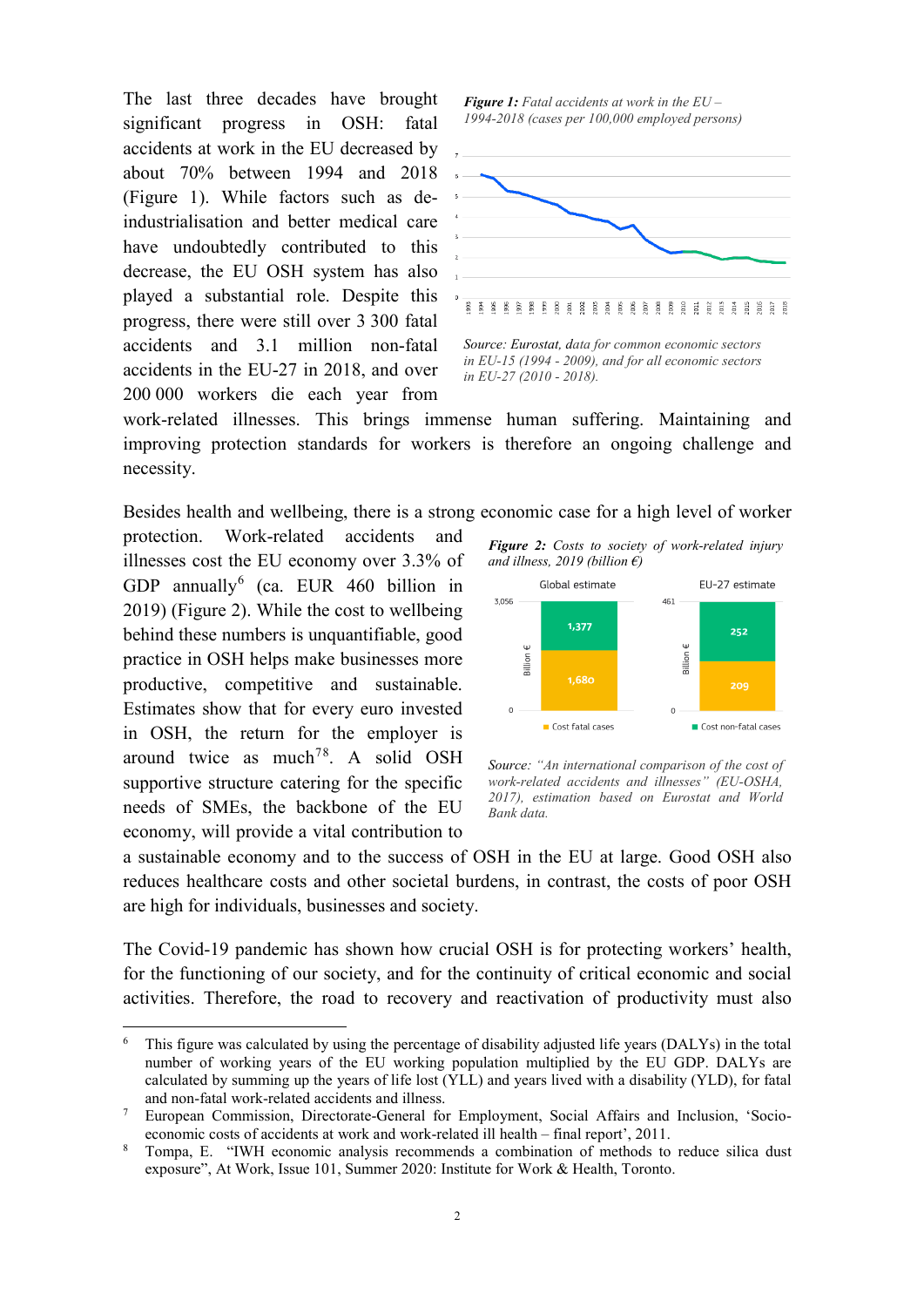include the renewed commitment to keep occupational safety and health at the forefront and to improve the synergies between OSH and public health policies.

# **1.2. The EU system at work**

Two factors help explain the achievements of the EU approach to OSH. Firstly, the EU and Member States have developed an **advanced regulatory system** to lay down the preventive and protective measures to address occupational risks. Secondly, it relies on the **tripartite approach** whereby workers, employers and governments are closely involved in the development and implementation of these OSH measures at EU and national level. Moreover, the continuous support provided in particular to micro enterprises and SMEs helps the correct application of the OSH rules.

The EU OSH legislative framework consists of a framework directive and 24 specific directives developed over time. The 1989 European **Framework Directive on Safety**  and Health at Work<sup>[9](#page-4-0)</sup> is the basis for **common principles and minimum standards across the EU**. It focuses on a risk-prevention culture and lays down employers' obligations on: (i) risk assessments; (ii) preventive measures; (iii) giving OSH information to workers; (iv) training; (v) consultation; and (vi) balanced participation. These obligations apply across all sectors and professions and to both public and private employers. **Specific directives** address particular risks, groups and settings<sup>10</sup>.

EU OSH legislation is developed in close cooperation with the **Advisory Committee on Safety and Health at Work (ACSH)<sup>11</sup>, a tripartite body composed of national** government representatives, trade unions and employers' organisations. The **European Agency for Safety and Health at Work (EU-OSHA)** provides guidelines and tools, which, together with similar, national, internet-based tools: (i) provide sector-specific information primarily targeted at small and medium-sized enterprises (SMEs) as they employ the majority of the workers in the EU, and often face higher obstacles to ensure occupational health and safety; and (ii) guide employers through all steps of the risk-assessment process<sup>[12](#page-4-3)</sup>. The **Senior Labour Inspectors Committee**  $(SLIC)^{13}$  $(SLIC)^{13}$  $(SLIC)^{13}$  provides opinions on the enforcement of EU OSH legislation and promotes knowledge sharing on labour-inspection practices.

<span id="page-4-0"></span> <sup>9</sup> Council Directive of 12 June 1989 on the introduction of measures to encourage improvements in the safety and health of workers at work (89/391/EEC).

<span id="page-4-1"></span><sup>&</sup>lt;sup>10</sup> The implementation of the Framework Directive and related EU OSH directives for the period 2013-2017 is presented in the accompanying staff working document SWD(2021) 148/2.

<span id="page-4-2"></span><sup>&</sup>lt;sup>11</sup> Council Decision of 22 July 2003 setting up an Advisory Committee on Safety and Health at Work (2003/C 218/01) OJ C 218 of 13.9.2003.

<span id="page-4-3"></span><sup>&</sup>lt;sup>12</sup> E.g. to date, 250 online interactive risk-assessment (OiRA) tools have been published, and over 70 more are under development. More than 173 000 risk assessments have been carried out with these tools.

<span id="page-4-4"></span><sup>&</sup>lt;sup>13</sup> Representing Member State labour inspection bodies.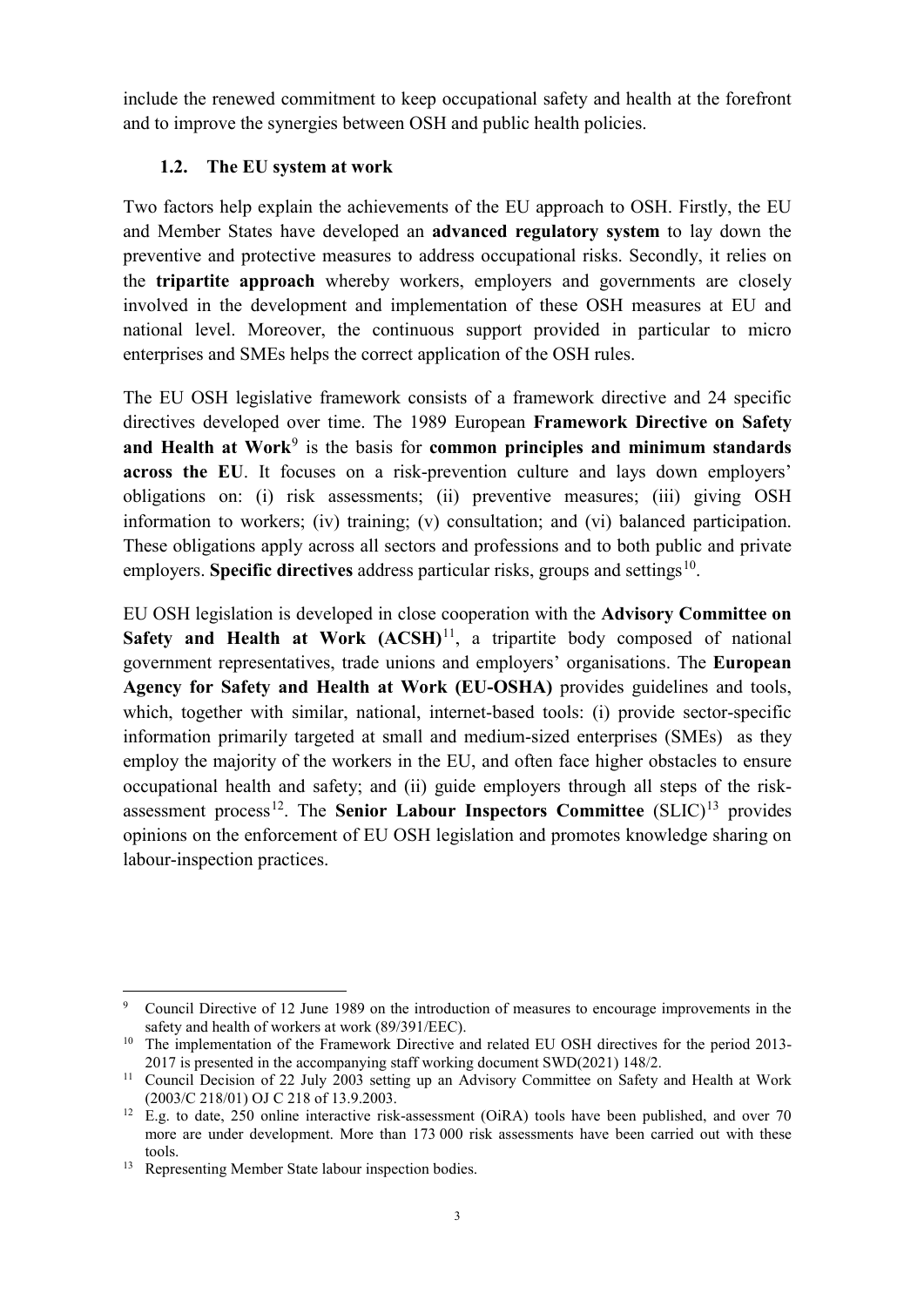#### **1.3. Building on previous strategic frameworks and a broad consultation**

For close to 20 years now, EU OSH strategic frameworks have played a pivotal role in the way national authorities and social partners decide on OSH objectives. These objectives include (i) increasing alignment on common priorities; (ii) facilitating cooperation; (iii) triggering investment in OSH; and (iv) promoting concrete actions at workplace level.

The key **priorities of the 2014-2020 strategic framework[14](#page-5-0)**, such as prevention of work-related diseases, addressing demographic change and implementation of legislation, were **echoed throughout the national frameworks**[15.](#page-5-1) Some of the **key achievements** at EU level under the previous strategic framework include: (i) 3 updates of the Carcinogens and Mutagens Directive<sup>[16](#page-5-2)</sup> and a proposal for a fourth update; (ii) modernisation updates of 4 directives including in the areas of exposure limit values and biological agents; (iii) a great number of widely used EU-OSHA **guidelines and online tools** for employers, including on COVID-19; and (iv) inspection guides and tools developed by the SLIC.

This strategic framework builds on a stocktaking exercise of the achievements in the implementation of the EU strategic framework on health and safety at work 2014-2020. The stocktaking exercise identified a number of challenges linked to shorter-term implementation of the strategic framework in light of: (i) resource constraints in Member States; (ii) the need to increase focus on occupational diseases, demographic change, psychosocial risks and musculoskeletal disorders; and (iii) the need to help both labour inspectorates and companies improve their OSH standards.

This strategic framework is also based on **input from a broad range of stakeholders**, mirroring the commitment of all actors in its implementation. The groundwork was laid by an EU-OSHA report on the national OSH strategies, a specific evaluation report, and advanced survey tools. Additional crucial input to the framework came from: (i) several Council conclusions<sup>[17](#page-5-3)</sup>; (ii) reports<sup>[18](#page-5-4)</sup>, recommendations, hearings and other exchanges with the European Parliament; (iii) exchanges with social partners, and independent experts; (iv) replies from an open public consultation; and (v) the opinion from the ACSH.

<span id="page-5-0"></span><sup>&</sup>lt;sup>14</sup> Communication from the Commission to the European Parliament, the Council, the European Economic and Social Committee and the Committee of the Regions on an EU Strategic Framework on Health and Safety at Work 2014-2020, COM (2014) 332 final

<span id="page-5-1"></span><sup>&</sup>lt;sup>15</sup> National Strategies in the field of Occupational Safety and Health in the EU report. EU-OSHA 2019.

<span id="page-5-2"></span><sup>&</sup>lt;sup>16</sup> Directive 2004/37/EC of the European Parliament and of the Council of 29 April 2004 on the protection of workers from the risks related to exposure to carcinogens or mutagens at work.

<span id="page-5-3"></span><sup>&</sup>lt;sup>17</sup> Council Conclusions of 13 June 2019 'The changing world of work: reflections on new forms of work and implications for the safety and health of workers' (Romanian presidency); Council Conclusions of 10 December 2019 'A New EU Strategic Framework on Health and Safety at Work: Enhancing the implementation of Occupational Safety and Health in the EU' (Finnish presidency); Council Conclusions of 8 June 2020 'Enhancing Wellbeing at Work' (Croatian presidency).

<span id="page-5-4"></span><sup>&</sup>lt;sup>18</sup> European Parliament resolution of 19 January 2017 on a European Pillar of Social Rights (2016/2095(INI)); European Parliament resolution of 17 December 2020 on a strong social Europe for Just Transitions (2020/2084(INI))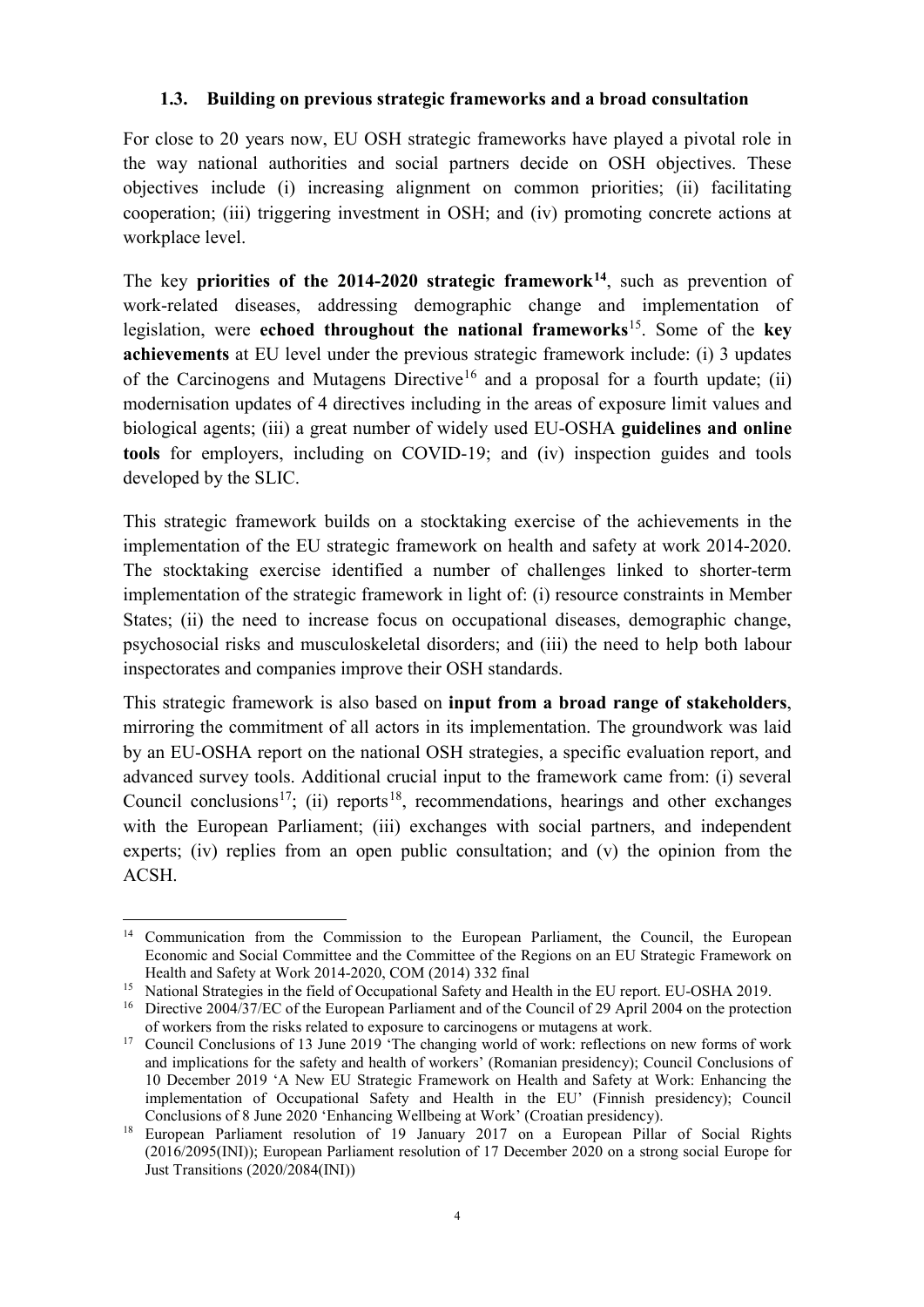It also builds on the information provided by the assessment of the practical implementation of the Framework Directive 89/391/EEC on safety and health of workers at work and 23 related EU Directives for the period 2013-2017.

The staff working document<sup>[19](#page-6-0)</sup> and the synopsis report<sup>[20](#page-6-1)</sup> accompanying this communication summarise these outcomes.

# **2. AN UPDATED VISION FOR OSH – THREE KEY OBJECTIVES**

The priorities of the previous framework remain relevant today. However, further OSH action in the EU is needed to make the workplaces fit for the increasingly rapid changes in the economy, demography, work patterns, and society at large<sup>[21](#page-6-2)</sup>. For a certain part of the EU workers, the concept of workplace is becoming more fluid but also more complex as new organizational forms, business models and industries are emerging. The COVID-19 pandemic has accentuated these complexities and made OSH and public health policy more inter-related than ever before.

The strategic framework therefore focuses on **three crosscutting key objectives** for the coming years:

- anticipating and managing **change** in the new world of work brought about by the green, digital and demographic transitions;
- improving **prevention** of workplace accidents and illnesses;
- increasing **preparedness** for any potential future health crises.

To deliver on these objectives, action is needed at EU, national, sectoral, and company level.

The implementation of these three objectives will be underpinned by: (i) social dialogue; (ii) strengthening of the evidence base; (iii) strengthening of enforcement; (iv) awareness



<span id="page-6-0"></span>

<span id="page-6-2"></span><span id="page-6-1"></span><sup>&</sup>lt;sup>20</sup> SWD(2021) 149/2.<br><sup>21</sup> ESENER 2019

**ESENER 2019.**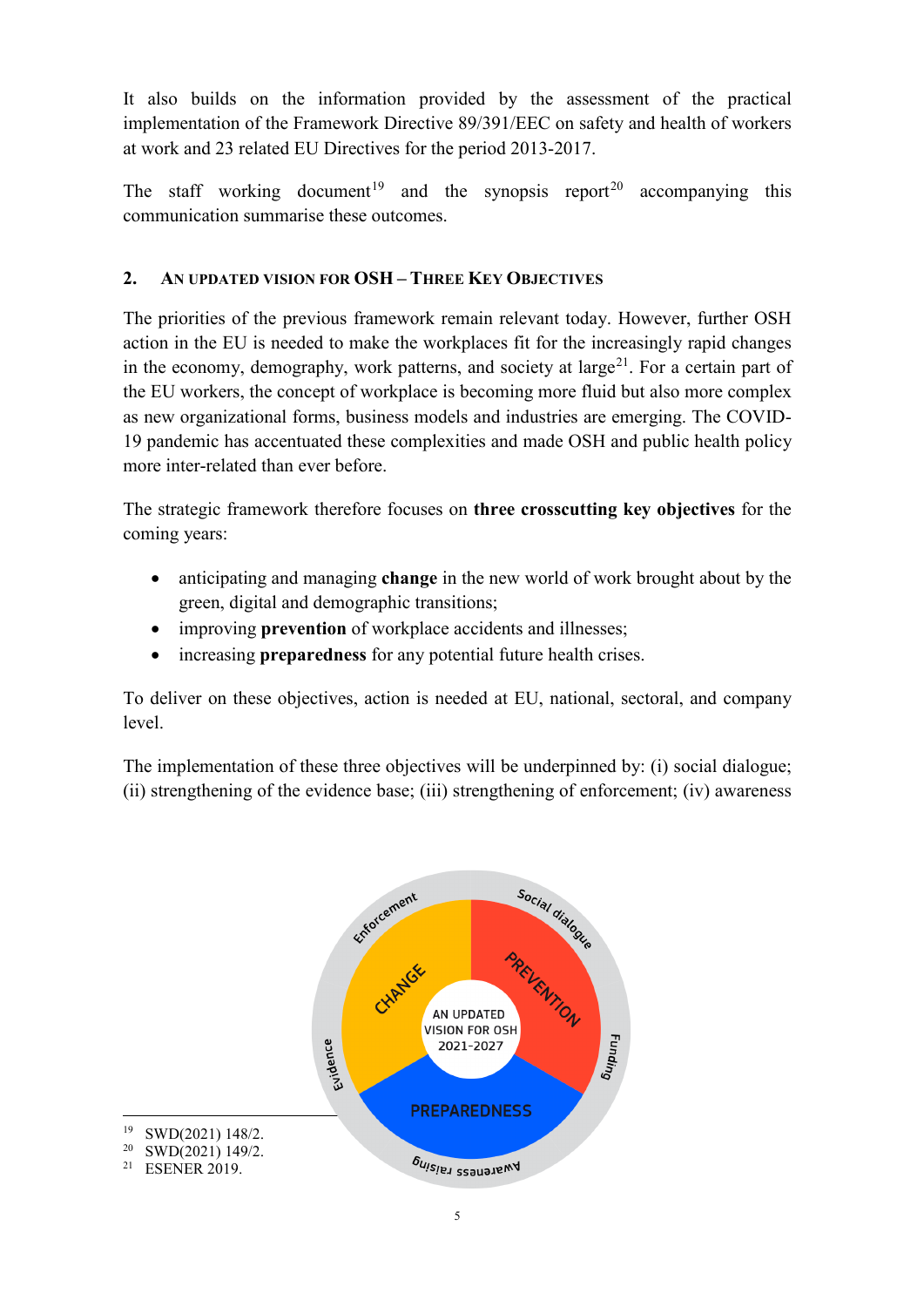raising; and (v) funding.

# **2.1. Anticipating and managing change**

The nature of many tasks, work patterns, and workplaces is changing. Jobs that did not exist a decade ago have emerged, fuelled by the **green and digital transitions**. The European Green Deal<sup>22</sup>, the EU digital strategy<sup>23</sup>, and the new industrial strategy for Europe<sup>[24](#page-7-2)</sup> will together: (i) generate major investments; (ii) contribute to growth,

innovation and job creation; and (iii) provide flexibility and opportunities for workers, businesses, and the self-employed. The EUR 1.8 trillion EU budget for 2021-2027, including NextGenerationEU, will support these initiatives and contribute to a sustainable recovery. At the same time, demographic change in the form of an ageing workforce in Europe requires continuous reflection and response. Occupational health and safety plays an essential role in this, as workers are getting older it is necessary to adapt the working environment and tasks to their specific needs and minimise risks. The Green Paper on Ageing<sup>[25](#page-7-3)</sup> has therefore launched a debate including on the conditions for labour market participation of older workers.

**CHANGE** 

Advances in technology can provide new opportunities for workers at all stages of their life and career. Digital technologies can provide workers, including workers with disabilities or older workers, and their employers with digitally enabled solutions to support their health and wellbeing. These technological advances can offer increased opportunities to improve work-life balance for both women and men, and support OSH implementation through accessible tools, awareness raising and more efficient inspection. Robotisation, the use of artificial intelligence, and the greater prevalence of remote work reduce the risks of dangerous tasks, such as those in highly contaminated areas like wastewater systems, landfills, or agricultural-fumigation areas. However, new technologies also pose a number of challenges due to both: (i) the increased irregularity in when and where work is performed; and (ii) the risks related to new tools and machinery. Climate change can also affect workers' safety and health, including through increased ambient temperature, air pollution and extreme weather.

# • *Modernising and simplifying EU OSH rules in the context of the green and digital transitions*

EU OSH legislation already covers many of the **risks that arise from changing industries, equipment, and workplaces**. Four OSH directives have been modernised in recent years, covering personal protective equipment, medical treatment on board of

<span id="page-7-0"></span><sup>&</sup>lt;sup>22</sup> https://ec.europa.eu/info/strategy/priorities-2019-2024/european-green-deal\_en<br><sup>23</sup> https://ec.europa.eu/info/strategy/priorities-2019-2024/europe-fit-digital-age\_en

<span id="page-7-2"></span><span id="page-7-1"></span><sup>24</sup> https://eur-lex.europa.eu/legal-content/EN/TXT/?uri=CELEX:52020DC0102

<span id="page-7-3"></span><sup>&</sup>lt;sup>25</sup> https://ec.europa.eu/info/sites/default/files/1 en act part1 v8 0.pdf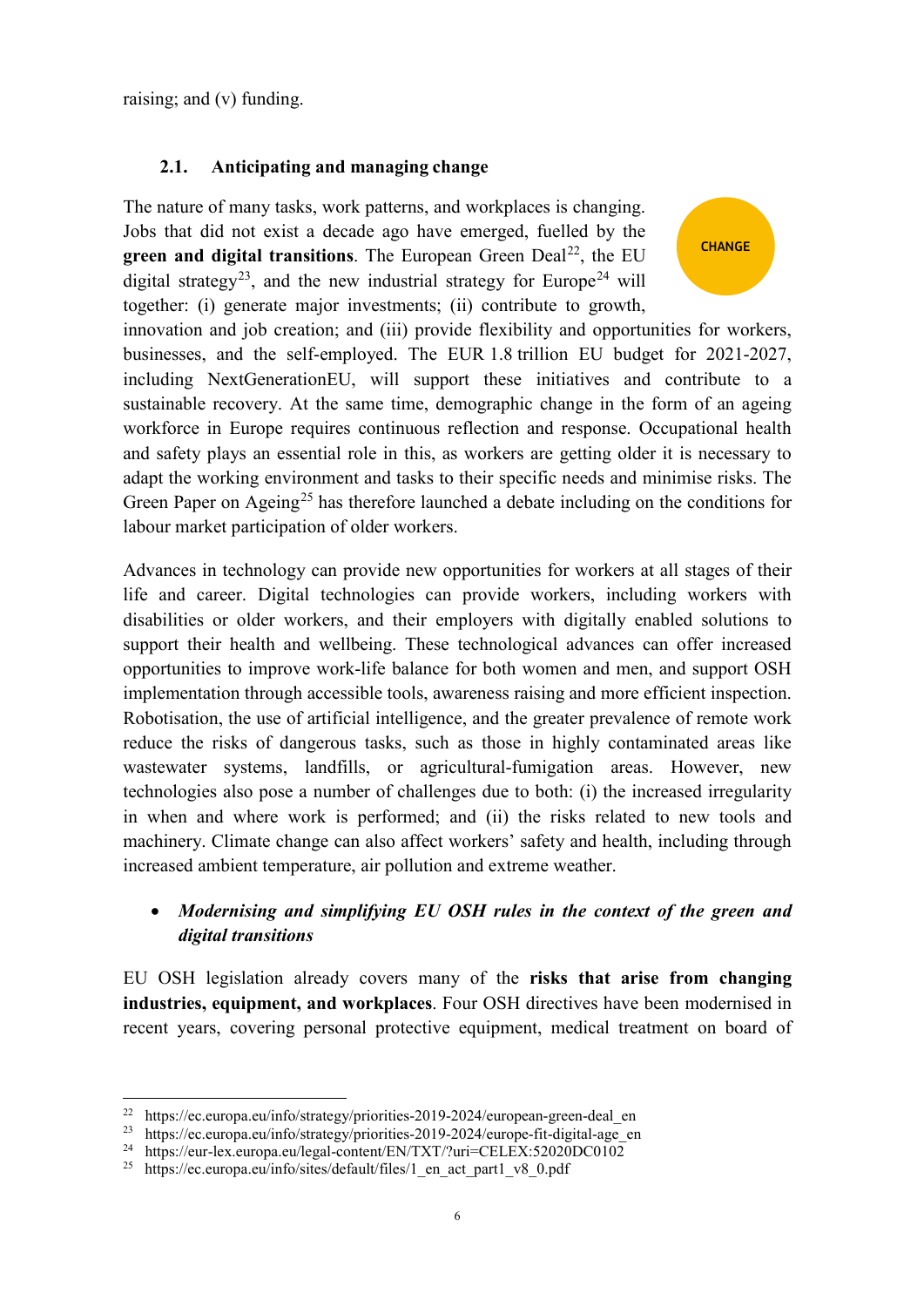vessels, biological agents at work, and exposure to chemical agents<sup>[26](#page-8-0)</sup>. The Commission has also proposed to revise the Machinery Directive<sup>[27](#page-8-1)</sup>, which addresses risks deriving from digitalisation and the use of machinery that are also relevant to workers' health and safety. It is also proposing the first legal framework on AI, which addresses the risks of certain AI systems used in employment, worker management and access to self-employment<sup>[28](#page-8-2)</sup>. Nevertheless, significant technological developments, notably in **display screen equipment and workplaces**, and the developing needs and capacities of an ageing workforce, require further relevant legislative updates. Industry  $5.0^{29}$  $5.0^{29}$  $5.0^{29}$  proposes a vision how European industry could lead the green and digital transition by reconciling workers' rights and needs, with technological advancement and planetary boundaries.

Changing forms of work, stemming among others from digitalisation, with an important increase of the population working remotely, will also require new and updated OSH solutions. The rapid deployment of wireless, mobile and other advanced technologies – and the increased use of such devices for work purposes – require further analysis of workers' exposure to optical radiation and electromagnetic fields**,** and of possible adverse health effects in the case of more powerful appliances.

The Commission is following the overall developments of new forms of work and business models, especially those linked to the internet-enabled on-demand economy. It has launched a second phase consultation of social partners and, unless social partners are willing to negotiate among themselves, will put forward an initiative to improve the working conditions of people working through digital platforms at the end of 2021<sup>[30](#page-8-4)</sup>. One key aim of this initiative is to ensure adequate working conditions, including in terms of health and safety, of all people working through platforms. This will notably clarify the situation as regards to the OSH acquis that applies to people recognised as workers while it does not for people qualified as self-employed.

As implementation begins on several initiatives under the European Green Deal and EU chemicals strategy for sustainability<sup>31</sup>, the current limit values of certain hazardous substances used in existing and emerging sectors need to be reviewed<sup>32</sup>. This is relevant both to the question of green transitions and to the prevention of work related diseases, in particular cancer (see also Section 2.2). For **lead** and **cobalt**, two hazardous substances frequently used in renewable energy technologies and in battery production, new

<span id="page-8-0"></span><sup>&</sup>lt;sup>26</sup> Personal protective equipment (Council Directive 89/656/EEC); medical treatment on board vessels (Council Directive 92/29/EEC); biological agents at work (Directive 2000/54/EC of the European Parliament and of the Council); 5th list of Indicative Occupational Exposure Limit Values (Commission Directive 2019/1831).

<span id="page-8-1"></span><sup>27</sup> https://ec.europa.eu/info/law/better-regulation/have-your-say/initiatives/2019-Revision-of-the-

<span id="page-8-2"></span>Machinery-Directive<br><sup>28</sup> https://digital-strategy.ec.europa.eu/en/library/proposal-regulation-laying-down-harmonised-rulesartificial-intelligence

<span id="page-8-3"></span><sup>&</sup>lt;sup>29</sup> [https://ec.europa.eu/info/news/industry-50-towards-more-sustainable-resilient-and-human-centric](https://ec.europa.eu/info/news/industry-50-towards-more-sustainable-resilient-and-human-centric-industry-2021-jan-07_en)[industry-2021-jan-07\\_en](https://ec.europa.eu/info/news/industry-50-towards-more-sustainable-resilient-and-human-centric-industry-2021-jan-07_en)

<sup>30</sup> https://ec.europa.eu/social/main.jsp?langId=en&catId=522&furtherNews=yes&newsId=10025

<span id="page-8-5"></span><span id="page-8-4"></span><sup>31</sup> https://ec.europa.eu/environment/pdf/chemicals/2020/10/Strategy.pdf

<span id="page-8-6"></span><sup>32</sup> https://echa.europa.eu/oels-activity-list/-/substance-rev/25140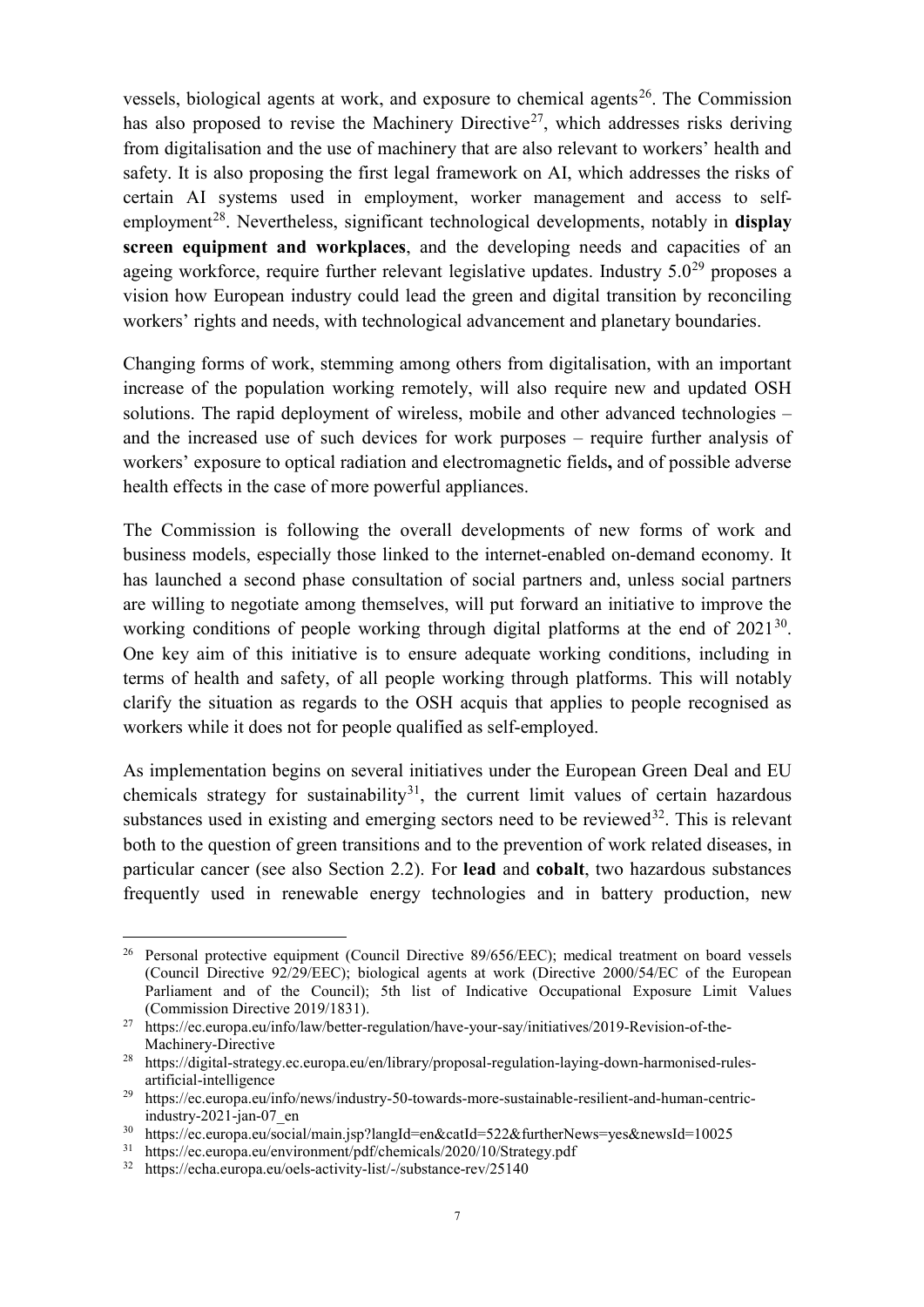scientific data indicates that limit values should be reviewed or, in case of cobalt, established.

Another such substance is **asbestos**. Exposure to asbestos will be a health-risk factor in the renovation wave<sup>33</sup>, which aims to make buildings fit for a climate-neutral future in the context of the European Green Deal. While it can no longer be produced or used in the EU, there is a legacy problem for workers with the renovation of buildings that often requires the removal of asbestos used many years ago. Exposure to asbestos claims about 88 000 lives in Europe annually, accounting for 55-85% of lung cancers developed at work, and mortality rates from this exposure are estimated to continue to increase until the late  $2020s$  and  $2030s^{34}$ . Strict obligations in terms of protection, planning and training already apply to employers. However, in light of the latest scientific evidence, the exposure limit value for asbestos needs to be lowered. To that end, the Commission is launching the second consultation with the social partners<sup>[35](#page-9-2)</sup> in parallel with this strategic framework.

#### • *Focus on psychosocial risks*

Already before the pandemic, mental health problems affected about 84 million people<sup>[36](#page-9-3)</sup> in the EU. Half of EU workers consider stress to be common in their workplace, and stress contributes to around half of all lost working days. Nearly 80% of managers are concerned about work-related stress $^{37}$  $^{37}$  $^{37}$ .

As a result of the pandemic, close to  $40\%$ <sup>[38](#page-9-5)</sup> of workers began to work remotely full time<sup>[39](#page-9-6)</sup>. This blurs the traditional boundaries between work and private life and together with other remote-working trends, such as permanent connectivity, a lack of social interaction, and increased use of ICT, has given and additional rise to **psychosocial and ergonomic risks**.

Evidence suggests that tackling hazards to psychosocial wellbeing requires a process with different stages implying changes in the work environment. The European Commission is funding projects that address these challenges. The projects aim to develop and implement interventions to promote good mental health and prevent mental

<span id="page-9-0"></span><sup>&</sup>lt;sup>33</sup> Communication from the Commission to the European Parliament, the Council, the European Economic and Social Committee and the Committee of the Regions: A Renovation Wave for Europe -

<span id="page-9-1"></span>greening our buildings, creating jobs, improving lives, COM/2020/662 final<br><sup>34</sup> Working with asbestos in energy renovation (c with asbestos in energy renovation (own-initiative opinion). https://www.eesc.europa.eu/en/news-media/news/workers-health-should-not-be-jeopardised-order-

<span id="page-9-2"></span>make-buildings-energy-efficient.<br><sup>35</sup> The consultation  $\alpha$  consultation documents will be published here: https://ec.europa.eu/social/main.jsp?advSearchKey=consultationsocialpartners&mode=advancedSubmit &catId=22&doc\_submit=&policyArea=0&policyAreaSub=0&country=0&year=0#navItem-1

<span id="page-9-3"></span><sup>36</sup> https://ec.europa.eu/health/sites/default/files/state/docs/2018\_healthatglance\_rep\_en.pdf

<span id="page-9-4"></span><sup>&</sup>lt;sup>37</sup> Eurofound and EU-OSHA (2014), Psychosocial risks in Europe: Prevalence and strategies for prevention, Publications Office of the European Union, Luxembourg.

<span id="page-9-5"></span> $38$  As compared to the beginning of 2020 when 1 in 10 employed people in the EU were working remotely, full time, or occasionally, and generally in high-skilled occupations in the information-andcommunications-technology (ICT) and knowledge-intensive sectors.

<span id="page-9-6"></span><sup>&</sup>lt;sup>39</sup> https://ec.europa.eu/jrc/sites/jrcsh/files/jrc120945\_policy\_brief\_-\_covid\_and\_telework\_final.pdf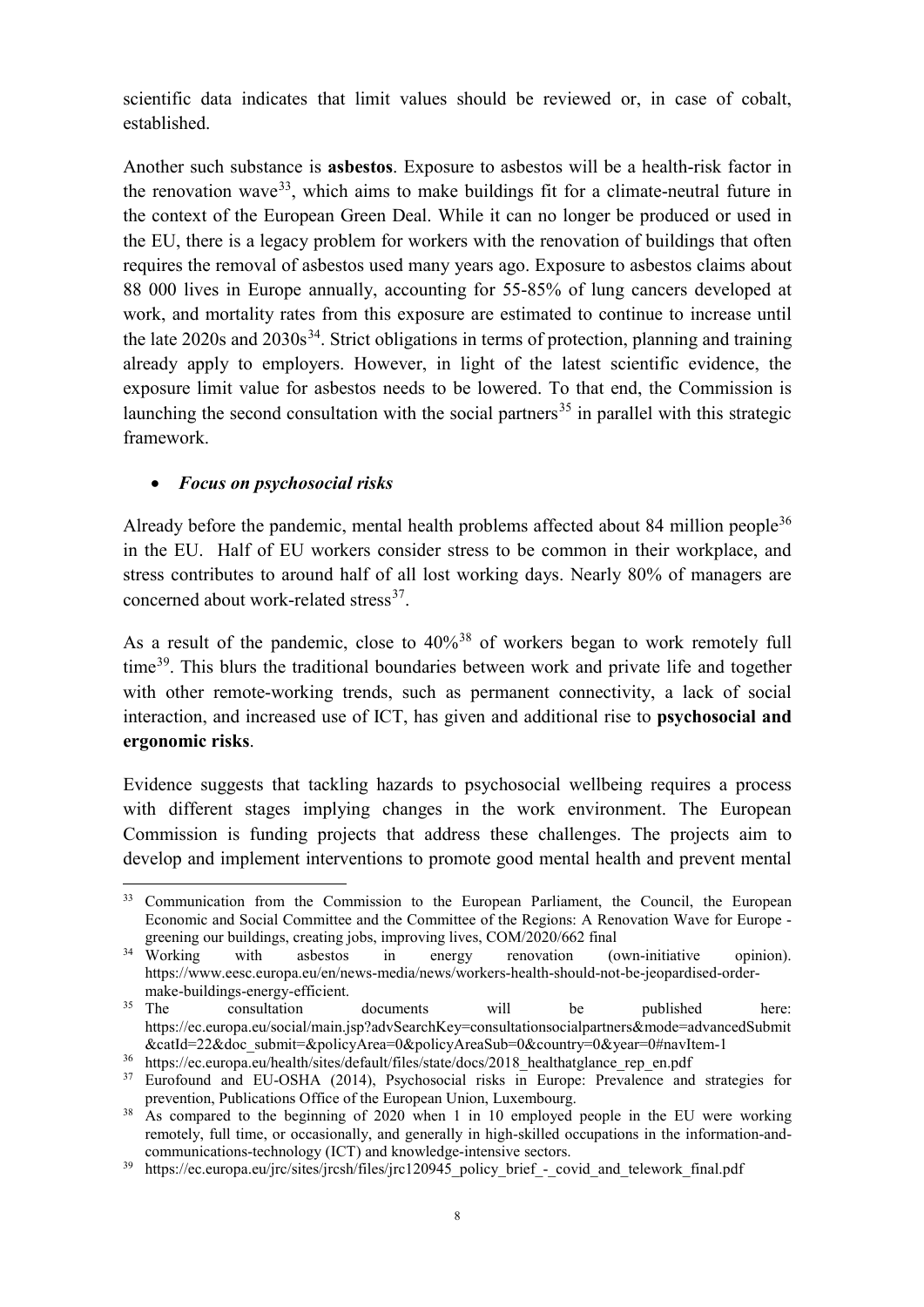illness at work. In particular, the Horizon 2020 projects "Magnet4Europe"<sup>[40](#page-10-0)</sup> and "EMPOWER"[41](#page-10-1) are expected to deliver innovative results. For essential workers in the health or care sectors, the "RESPOND" project aims to address adverse mental health effects due to the COVID-19 pandemic<sup>42</sup>.

*The Commission will:*

- Modernise the OSH legislative framework related to **digitalisation** by reviewing the **Workplaces** Directive<sup>[43](#page-10-3)</sup> and the **Display Screen Equipment**<sup>[44](#page-10-4)</sup> Directive by 2023;
- Propose **protective limit values** on:
	- o **asbestos** in the Asbestos at Work Directive<sup>[45](#page-10-5)</sup> in 2022;
	- o **lead** and **diisocyanates in** the Chemical Agents Directive<sup>[46](#page-10-6)</sup> in 2022;
	- o **cobalt** in the Carcinogens and Mutagens Directive in Q1 2024.
- Launch an "EU-OSHA healthy workplaces campaign" 2023-2025 on creating a safe and healthy **digital** future covering **psychosocial and ergonomic** risks in particular.
- In cooperation with Member States and social partners, prepare a **non-legislative EU-level initiative related to mental health at work** that assesses emerging issues related to workers' mental health and puts forward guidance for action before the end of 2022.
- **Example 1** Develop the analytical basis<sup>47</sup>, **e-tools and guidance** for risk assessments related to green and digital jobs and processes, including in particular **psychosocial and ergonomic risks.**
- Ask the expert panel on effective ways of investing in health<sup>[48](#page-10-8)</sup>, to deliver an opinion on supporting the **mental health** of **healthcare workers and other essential workers** by the end of 2021.
- Ensure appropriate follow-up to the European Parliament Resolution on the **right**  to disconnect<sup>49</sup>.

*The Commission calls on the Member States to:* 

 <sup>40</sup> <https://cordis.europa.eu/project/id/848031>

<span id="page-10-1"></span><span id="page-10-0"></span><sup>41</sup> <https://cordis.europa.eu/project/id/848180>

<span id="page-10-2"></span><sup>42</sup> https:/[/www.respond-project.eu](http://www.respond-project.eu/)

<span id="page-10-3"></span><sup>&</sup>lt;sup>43</sup> Council Directive 89/654/EEC of 30 November 1989 concerning the minimum safety and health requirements for the workplace.

<span id="page-10-4"></span><sup>44</sup> Council Directive 90/270/EEC of 29 May 1990 on the minimum safety and health requirements for work with display screen equipment.

<span id="page-10-5"></span><sup>&</sup>lt;sup>45</sup> Directive 2009/148/EC of the European Parliament and of the Council of 30 November 2009 on the protection of workers from the risks related to exposure to asbestos at work.

<span id="page-10-6"></span><sup>&</sup>lt;sup>46</sup> Council Directive 98/24/EC of 7 April 1998 on the protection of the health and safety of workers from the risks related to chemical agents at work.

<span id="page-10-8"></span><span id="page-10-7"></span><sup>&</sup>lt;sup>47</sup> 2021-2024 OSH overviews on digitalisation and psychosocial risks, in cooperation with EU-OSHA<br><sup>48</sup> https://ec.europa.eu/health/sites/health/files/expert\_panel/docs/mandate\_workforce\_mental-

[https://ec.europa.eu/health/sites/health/files/expert\\_panel/docs/mandate\\_workforce\\_mental](https://ec.europa.eu/health/sites/health/files/expert_panel/docs/mandate_workforce_mental-health_en.pdf)[health\\_en.pdf](https://ec.europa.eu/health/sites/health/files/expert_panel/docs/mandate_workforce_mental-health_en.pdf)

<span id="page-10-9"></span><sup>49</sup> https://www.europarl.europa.eu/doceo/document/TA-9-2021-0021\_EN.html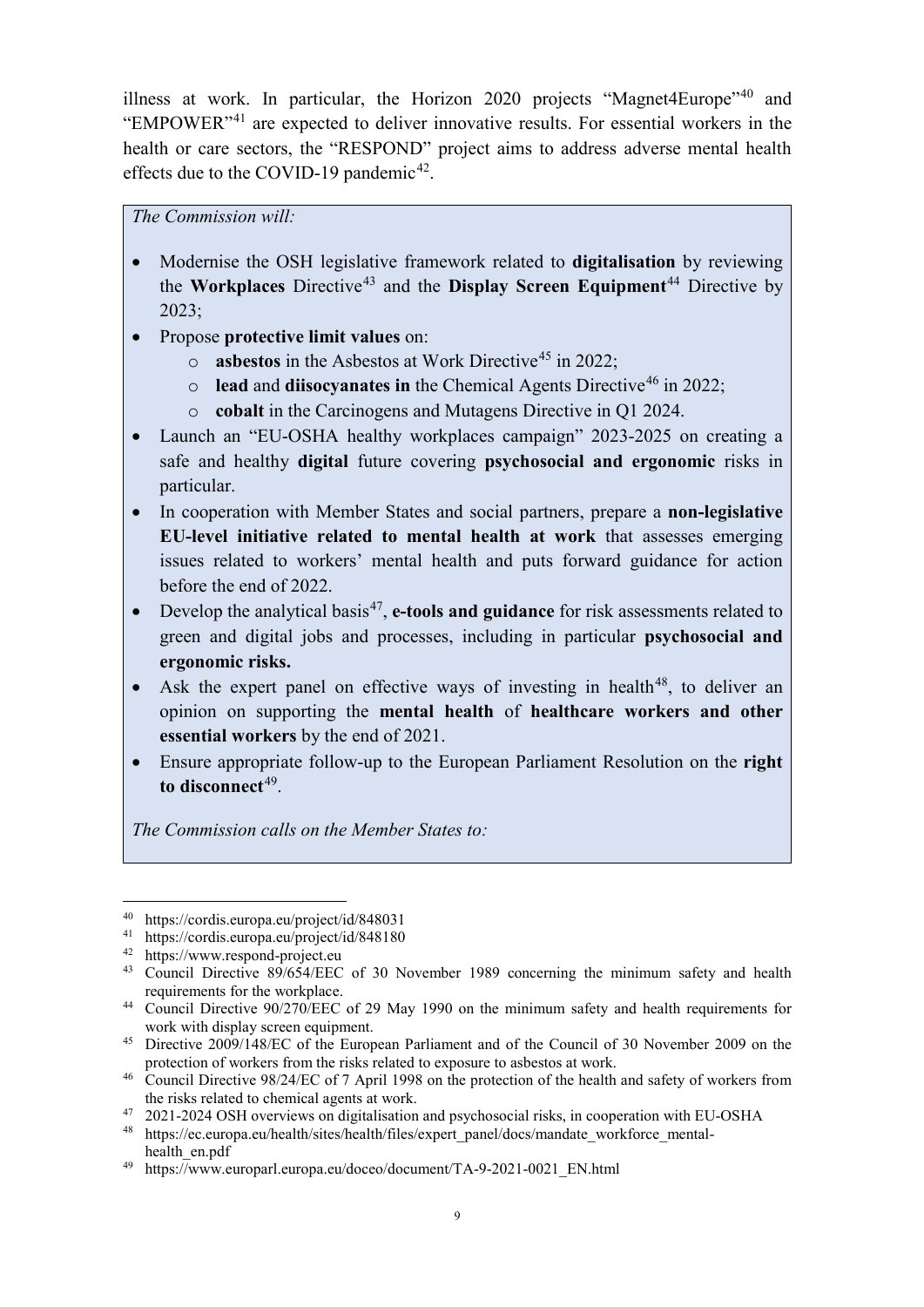- Update their national legal frameworks, in consultation with social partners, to address OSH risks and opportunities related to the green and digital transitions. Member States should focus on the use of digital tools to make labour inspection more efficient by both preventing and detecting breaches of legislation.
- Host 'peer reviews' addressing occupational psychosocial and ergonomic issues.
- Strengthen monitoring and data collection on the situation of mental and psychosocial risks across sectors.

*The Commission invites the social partners to:*

- Take action and update existing agreements at cross-industry and sectoral level to address new OSH issues related to the digital labour market, particularly psychosocial and ergonomic risks, by 2023.
- Find commonly agreed solutions to address the challenges raised by telework, digitalisation, and the right to disconnect, building on the European Social Partners Framework Agreement on digitalisation<sup>50</sup>.

#### **2.2. Improving prevention of work-related diseases and accidents**

All efforts must be deployed to reduce work-related deaths as much as possible, in line with a **Vision Zero approach to work-related deaths in the EU<sup>[51](#page-11-1)</sup>**. To that end, this strategic framework strengthens **prevention culture**, both in organisations and among individual workers. Preventing work-related deaths will only be possible by: (i)

**PREVENTION** 

thorough **investigation of accidents and deaths** at the workplace; (ii) identifying and **addressing the causes of these accidents and deaths; (iii) increasing awareness** of the risks related to work-related accidents, injuries and occupational diseases; and (iv) **strengthening enforcement** of existing rules and guidelines. Lessons learnt from 'near misses' and critical incidents – and exchange of information on these events will lead to improved analysis and prevention across the EU. For instance, in the agriculture and forestry sector in the EU, the number of accidents and fatalities remains unacceptably high. Reliable data on the number of accidents and deaths on farms in this regard is essential, as well as comprehensive awareness raising, including on the potential risks for other family members and children living on the farm.

#### *Causes of work-related deaths*

<span id="page-11-0"></span> <sup>50</sup> https://www.etuc.org/system/files/document/file2020-

<sup>06/</sup>Final%2022%2006%2020\_Agreement%20on%20Digitalisation%202020.pdf

<span id="page-11-1"></span><sup>&</sup>lt;sup>51</sup> The European Parliament resolution of 17 December 2020 on a strong social Europe for Just Transitions (2020/2084(INI)) calls on the Member States to commit to eliminating work-related deaths and reducing work-related illnesses by 2030, and on the Commission to achieve this aim through a new OSH strategy.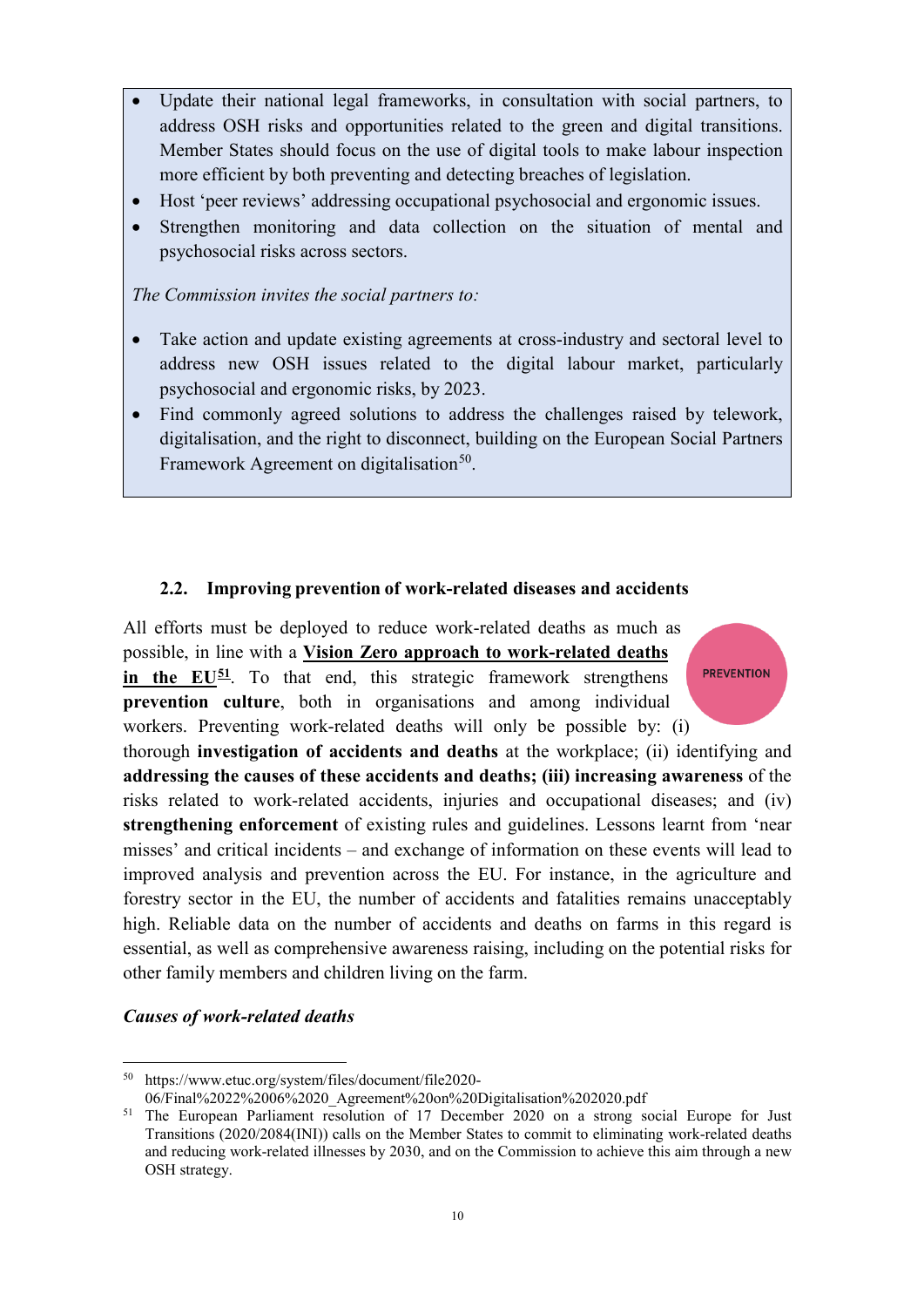**Cancer is the leading cause** of work-related deaths in the EU (Figure 3). Carcinogens contribute to an estimated 100 000 occupational cancer deaths in the workplace every year. Actions to fight cancer at the workplace are key components of the Europe's beating-cancer plan<sup>[52](#page-12-0)</sup>, which sets out a new EU approach to sustainable cancer prevention, treatment and care. The EU commitment to fight work-related cancer is also in line with the strategy of the roadmap on carcinogens<sup>[53](#page-12-1)</sup> 2020-2024, which brings together Member States and social partners to implement the limit values and other provisions adopted at EU level rapidly, limiting exposure to 26 hazardous substances and therefore improving working conditions for around 40 million workers.

*Figure 3: Causes of work-related fatalities (%) in the EU[54](#page-12-2)*



*Source: "An international comparison of the cost of work-related accidents and illnesses", EU-OSHA 2017*

Another essential aspect of improving worker protection is addressing **occupational circulatory diseases**, such as heart disease or stroke. Although circulatory diseases are **the second-largest cause of work-related deaths** in the EU (Figure 3), little is known about their underlying causes and their links to work-related risks. This hampers the deployment of appropriate prevention measures at the workplace. Further research and data collection as well as health promotion at work both at EU and national level should be a priority. These actions should also cover **musculoskeletal disorders** (MSD), which affect millions of workers in the EU<sup>[55](#page-12-3)</sup>. Work-related MSDs can in the worst-case lead to disability and they are usually not linked to a single cause but to a combination of physical, psychosocial, organisational and individual factors.

#### • *Hazardous substances*

**Hazardous substances** can be found in nearly all workplaces, and millions of workers in the EU are exposed to these substances every day.

Overall, the process for addressing hazardous substances based on scientific assessment, consultation with the tripartite ACSH, and the close involvement of all stakeholders has proven to be successful, even though it is time and resource intensive. Under this strategic framework, the methodology for addressing hazardous substances will continue to be updated to identify further **efficiencies in establishing OSH limit values** in the decision making process. Moreover, the Commission will continue to streamline the

<span id="page-12-0"></span><sup>&</sup>lt;sup>52</sup> https://ec.europa.eu/health/sites/health/files/non\_communicable\_diseases/docs/eu\_cancer-plan\_en.pdf<br><sup>53</sup> https://roadmanoncarcinogens.eu/

<span id="page-12-1"></span><sup>53</sup> https://roadmaponcarcinogens.eu/

<span id="page-12-2"></span><sup>54</sup> EU figures date from before 2021, thus including the UK.

<span id="page-12-3"></span><sup>55</sup> https://healthy-workplaces.eu/en/about-topic/what-issue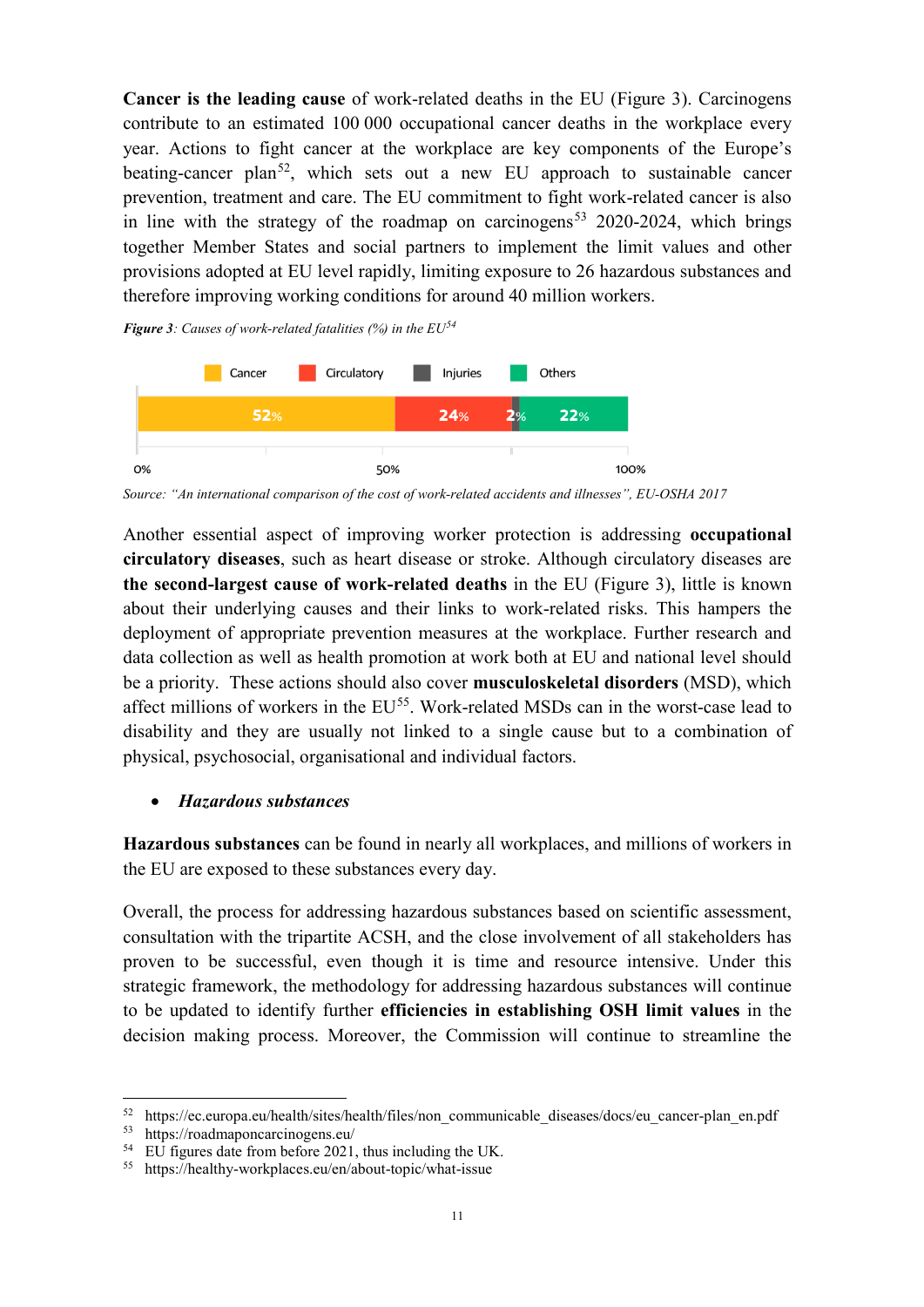interface between OSH and  $REACH<sup>56</sup>$  $REACH<sup>56</sup>$  $REACH<sup>56</sup>$  regulation to ensure workers' protection in line with the **'one substance, one assessment'** approach and the updated Better Regulation approach.

The ongoing legislative procedure on limits for **acrylonitrile, nickel compounds and benzene**<sup>[57](#page-13-1)</sup> under the Carcinogens and Mutagens Directive (CMD) will help increase protection from carcinogenic and mutagenic substances for over 1 million workers. Furthermore, the ACSH is identifying the substances to be addressed in priority under the CMD and the Chemical Agents Directive, to ensure up-to-date limit values for hazardous chemicals.

Priority will be given to updating and expanding the protection of workers exposed to **reprotoxic substances**, in line with demands by the European Parliament. Reprotoxicants can have two groups of different effects: (i) effects on sexual function and fertility; and (ii) effects on the development of the foetus or offspring. These are serious health risks, and they can lead to spontaneous abortion, stillbirth, or impaired cognitive development of the conceived children. According to a worst-case-scenario estimate, reprotoxic substances may be the cause of up to 1 274 new cases of reproductive ill health each year, leading to an economic cost of EUR 381 million per year. Lead is the largest contributor to diseases from reprotoxic substances<sup>[58](#page-13-2)</sup>. The upcoming proposal for stricter binding limit values on lead will therefore be a major step forward in addressing reprotoxic substances. However, it will also be essential to map out a specific list for key reprotoxicants to be urgently addressed. In parallel, the ACSH Working Party on Chemicals will continue to discuss the need to add reprotoxic substances and hazardous medicinal products to the CMD as well as the methodology in establishing the limit values.

The European Parliament and stakeholders have also stressed the need to protect healthcare staff exposed to **hazardous medicinal** products as well as other risks. The European Commission and EU-OSHA have launched extensive studies and dialogues with experts and stakeholders on how to address these risks as part of efficient healthcare provision. This has revealed a great need for further training, instruction and guidance as well as the challenges of enacting binding legislation to address this issue.

#### *Promoting health at work*

A healthy workforce is the fundamental basis of a strong and resilient economy and society. Encouraging healthy lifestyle choices in the workplace can significantly reduce the incidence of absenteeism, illness and non-communicable diseases (such as cancer, obesity, cardiovascular disease and diabetes). For instance, through Europe's Beating Cancer Plan, actions will be launched to improve health literacy on cancer risks and

<span id="page-13-0"></span> <sup>56</sup> Regulation for Registration, Evaluation, Authorisation and Restriction of Chemicals (https://ec.europa.eu/environment/chemicals/reach/reach\_en.htm).

<span id="page-13-1"></span><sup>57</sup> https://eur-lex.europa.eu/legal-content/EN/TXT/?uri=CELEX%3A52020PC0571

<span id="page-13-2"></span><sup>58</sup> Study on reprotoxic chemicals. https://ec.europa.eu/social/.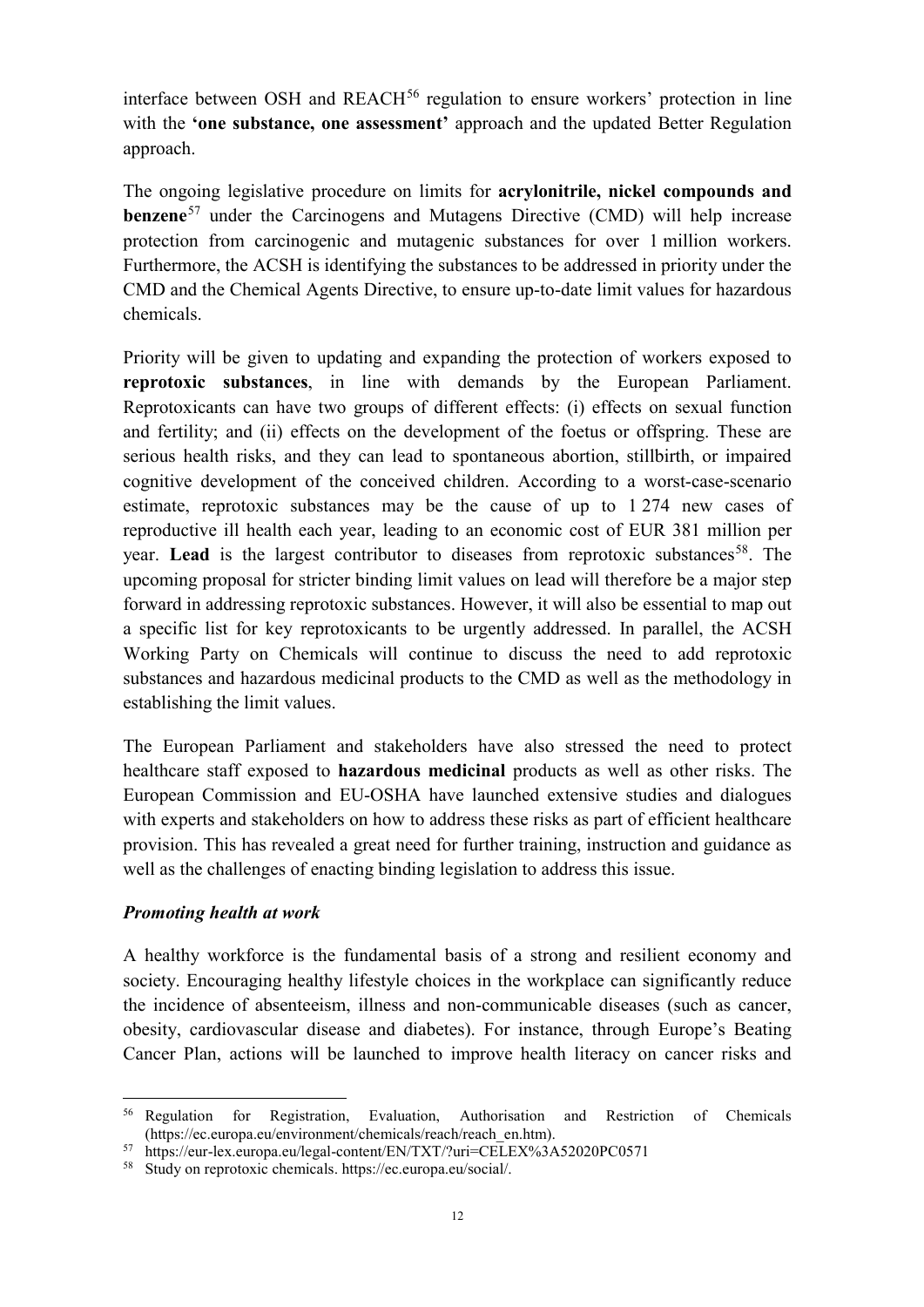determinants to give people, including workers, the information and tools they need to make healthier choices.

# *Workplaces for all*

Recognising diversity, including gender differences and inequalities, and fighting discrimination in the workforce is vital in ensuring the safety and health of both women and men workers, including when assessing risk at work. For example, the pandemic highlighted the risks of ill-adapted tools and equipment (e.g. women in the healthcare sector having to wear personal protective equipment designed for men) and the need to provide accurate, timely and easily understandable information to ensure that all workers, including those most disadvantaged, can fully understand the workplace rules and exercise their rights. Actions will be encouraged to avoid gender bias when assessing and prioritising risks for action by ensuring: (i) **gender** representation in consultations of workers; (ii) training adapted to employees' personal situation; and (iii) the recognition of risks in occupations that have long been overlooked or considered as 'light work' (e.g. carers or cleaners).

In line with the Commission strategy for the rights of persons with disabilities 2021-  $2030^{59}$ , the Commission will present a package to improve the labour market outcomes of **persons with disabilities.** This package will include guidance and support for mutual learning on: securing health and safety at work; and on vocational rehabilitation schemes for people suffering from chronic diseases or people who have been the victims of accidents.

**Workplace violence, harassment or discrimination,** whether based on sex, age, disability, religion or belief, racial or ethnic origin and sexual orientation may affect the safety and health of workers, and therefore have negative consequences for those affected, their families, their co-workers, their organisations, and society at large. It can also lead to situations of labour exploitation. The Commission will assess how to strengthen the effectiveness of the Employers Sanctions Directive (2009/52/EC), including with regard to the labour inspections targeting particularly vulnerable groups of workers. The Commission has proposed a Council decision authorising Member States to ratify, in the interest of the EU, the Violence and Harassment Convention,  $2019$  (No.  $190$ )<sup>[60](#page-14-1)</sup> of the International Labour Organization. The Convention also includes specific rules on gender-based violence and harassment at work, which will be strengthened through the forthcoming legislative proposal on preventing and combatting gender-based violence against women and domestic violence, as announced in the Gender Equality Strategy 2020-2025[61](#page-14-2).

*The Commission will:*

<span id="page-14-0"></span><sup>&</sup>lt;sup>59</sup> https://ec.europa.eu/social/main.jsp?catId=738&langId=en&pubId=8376&furtherPubs=yes<br><sup>60</sup> https://eur-lex.europa.eu/legal-content/FN/TXT/?uri=CEI EX%3A57020PC0024

<span id="page-14-1"></span><sup>60</sup> https://eur-lex.europa.eu/legal-content/EN/TXT/?uri=CELEX%3A52020PC0024

<span id="page-14-2"></span>https://eur-lex.europa.eu/legal-content/EN/TXT/?uri=CELEX:52020DC0152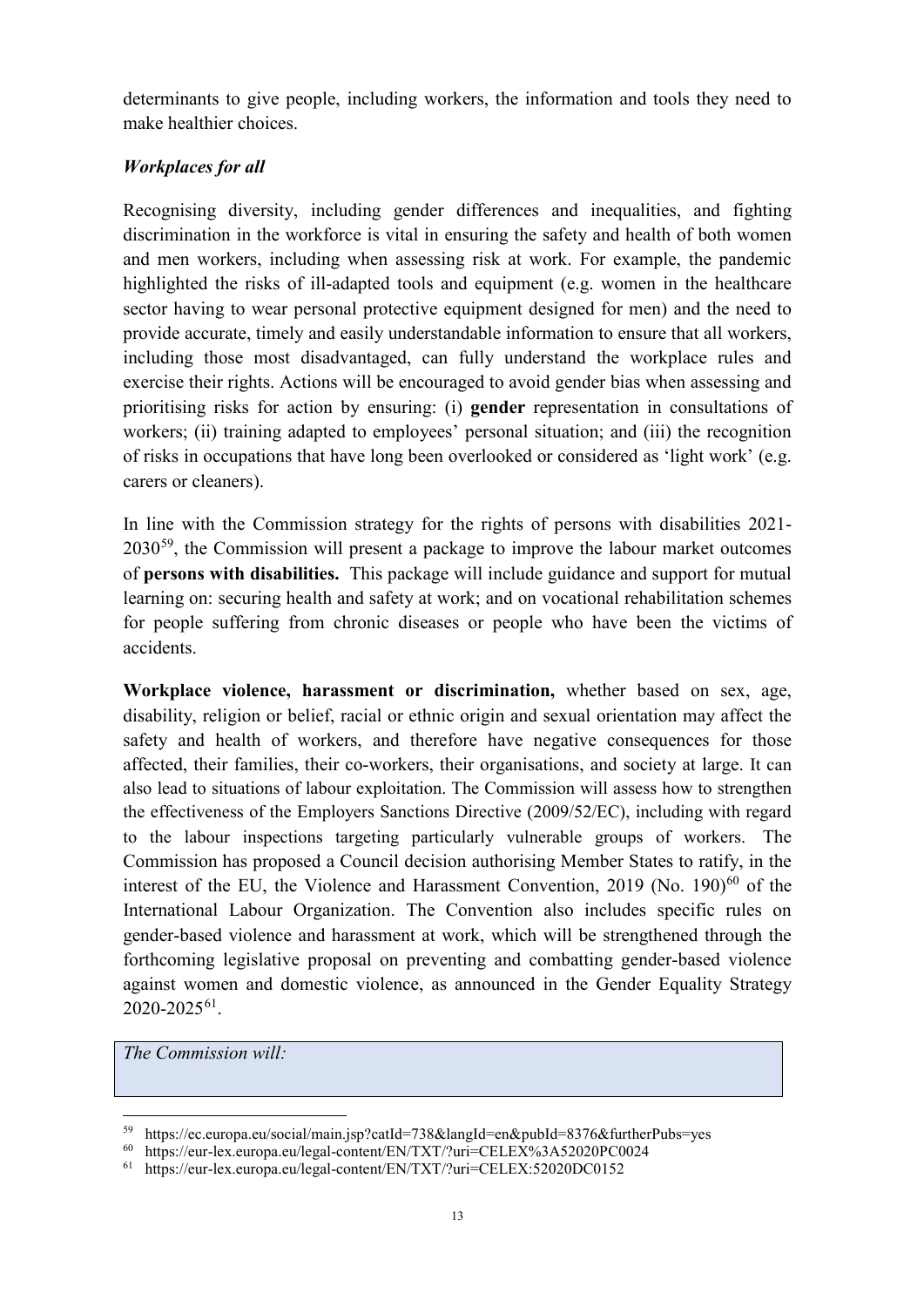- Promote a '**Vision Zero' approach** to work-related deaths by:
	- o improving data collection on accidents at work and occupational diseases, and analysing the root causes for each work-related death or injury;
	- o setting up a dedicated Vision Zero ACSH tripartite working group, and developing targeted information actions and tools to increase awareness;
	- o strengthening enforcement by supporting the SLIC in increasing awareness on reducing work-related deaths at company level, sharing good practices, and supporting increased training for labour inspectorates.
- Update the EU rules on hazardous substances to combat **cancer, reproductive, and respiratory diseases** by:
	- o launching a social partner consultation on reduced limit values for **welding fumes, polycyclic aromatic hydrocarbons, isoprene, and 1,4-dioxane**  under CMD $^{62}$  $^{62}$  $^{62}$  in 2023;
	- o identifying a priority list of **reprotoxicants** to be addressed through the relevant directives by the end of 2021.
- Provide updated guidelines, including on training, protocols, surveillance and monitoring, for protecting workers against exposure to **hazardous medicinal products** by 2022.
- Produce an OSH overview of the **health and care sector**, in cooperation with the EU-OSHA by Q1 2024.
- Support awareness raising on **musculoskeletal disorders, cancer and mental health** as well as **workplace harassment and gender bias.**
- Provide sector-specific information to SMEs in cooperation with the EU-OSHA.
- Propose a legislative initiative on preventing and combatting gender-based violence against women and domestic violence before the end of 2021.

*The Commission calls on the Member States to*:

- Work towards fulfilling the '**vision zero'** approach to work-related deaths in the EU.
- Address occupational risks related to **circulatory diseases**.
- Promote the European Code against Cancer among workers to improve their health literacy and reduce cancer risks.
- Assess and address risks with a particular focus on **groups most affected by the pandemic**, such as persons with disabilities.
- Actively support reintegration, non-discrimination and the adaptation of working conditions of workers who are cancer patients or cancer survivors.
- Promote **gender considerations** in design, implementation and reporting.
- Actively address **hazards in the healthcare sector** by putting in place and implementing safe working procedures and providing **appropriate training**.
- Provide improved **guidance and training** for the risk-assessment and prevention

<span id="page-15-0"></span> $62$  Fifth revision of the CMD.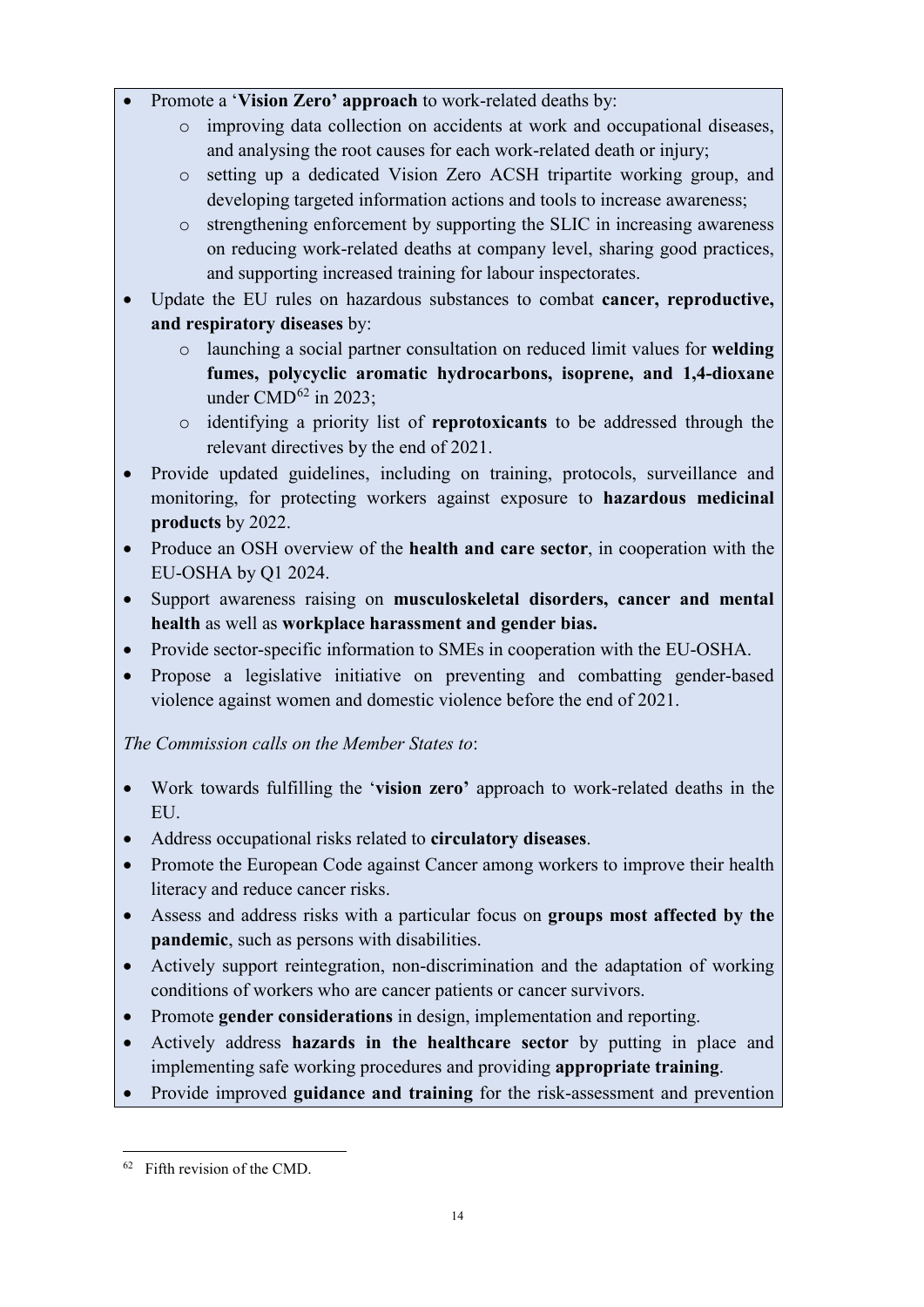measures, in particular **to micro enterprises and SMEs**.

Provide **training to farmers** via Farm Advisory Services to increase their skills and awareness on the health and safety rules on farms, including safe use of chemical substances, in particular plant protection products. *The Commission invites the social partners to:*

• Develop a guidance for the health care sector focusing, among other things, on workers protection from the exposure to **hazardous medicinal products**, paving the way for developing the online interactive risk assessment (OiRA) tool specifically for the health care sector in collaboration with the EU-OSHA.

#### **2.3. Increasing preparedness – responding rapidly to threats**

During times of crisis such as Covid-19, occupational safety and health has a crucial role in helping workers, businesses and governments to protect lives and manage wellbeing risks, business continuity and sustainability. It is therefore essential to draw the lessons of the COVID-19 pandemic and increase preparedness for potential future health crises

but also post-pandemic resumption of work. Measures of increased hygiene, nonpharmaceutical interventions and mental health support should be given greater priority by improving the timeliness and effectiveness of the response to such crises, and synergies between OSH and public health should be further developed. The present framework therefore contributes to health policies and helps in increasing the preparedness for the future, in parallel with the Communication on the early lessons learn from the Covid-19 pandemic $63$ .

**PREPAREDNESS** 

The COVID-19 pandemic revealed the importance of having an overall framework obligation of **risk-assessment and preventive measures** by the employer for addressing health risks to workers in case of health crisis. It has highlighted more than ever the need for workers to benefit from a working environment that reduces the risk of transmission of infectious diseases. Since the outbreak of the pandemic, the EU-OSHA has developed a series of guidance documents and tools<sup>[64](#page-16-1)</sup> in consultation with national authorities and social partners, which allowed employers, particularly SMEs, to know how to comply<sup>[65](#page-16-2)</sup> with OSH requirements through the different stages of the pandemic. These guidelines will be adapted to the gradual understanding of the risks by science and corresponding public health measures. In addition, the Commission will develop EU OSH **emergency procedures and guidance** to allow for measures to be rapidly deployed in potential health crises. This would include, among others, provisions for updated risk assessments, mechanisms for Member States to inform the Commission in a timely manner about the

<span id="page-16-0"></span> $63$  https://ec.europa.eu/info/files/communication-early-lessons-covid-19-pandemic en

<span id="page-16-2"></span><span id="page-16-1"></span><sup>&</sup>lt;sup>64</sup> https://osha.europa.eu/en/themes/covid-19-resources-workplace<br><sup>65</sup> https://osha.europa.eu/en/publications/covid-19-back-workplace

<sup>65</sup> [https://osha.europa.eu/en/publications/covid-19-back-workplace-adapting-workplaces-and-protecting](https://osha.europa.eu/en/publications/covid-19-back-workplace-adapting-workplaces-and-protecting-workers/view)[workers/view](https://osha.europa.eu/en/publications/covid-19-back-workplace-adapting-workplaces-and-protecting-workers/view)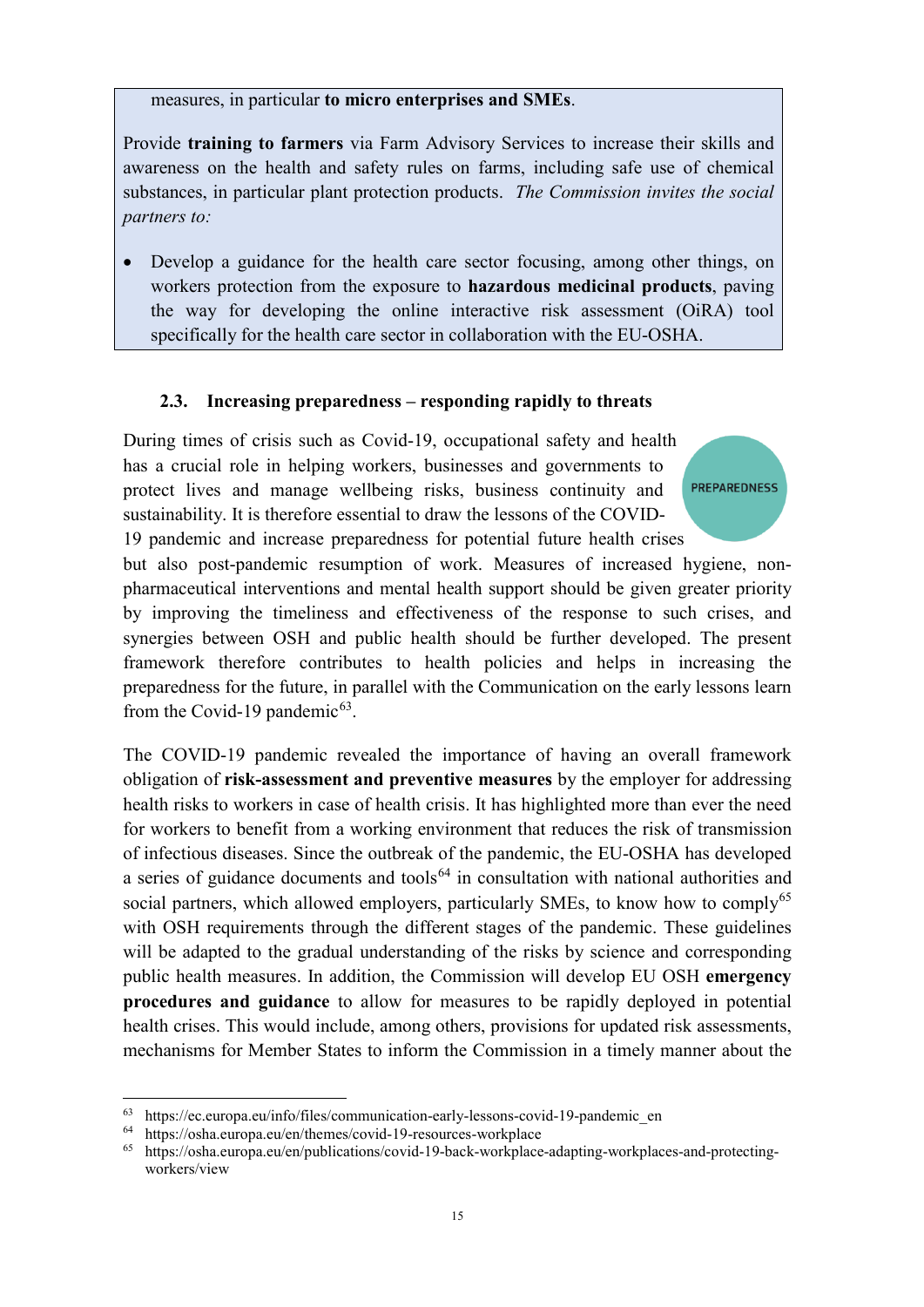occurrence of health threats in different sectors and workplaces as well as the related national OSH plans.

In parallel, the SARS-CoV-2 virus was classified under the **Biological Agents Directive**<sup>[66](#page-17-0)</sup> under an urgency procedure. This decision helps to ensure the protection of workers in facilities in which the virus is being handled directly, such as vaccine production and distribution centres. The Commission will now monitor its implementation, as well as develop guidance for labour inspectors to help ensure the correct application of measures.

The pandemic also highlighted that, in some cases, mobile and cross-border workers, including EU and non-EU **seasonal workers**, can be more exposed to unhealthy or unsafe living and working conditions, such as poor or overcrowded accommodation or lack of information of their rights. The Commission developed guidelines on seasonal workers and transport workers in the EU in the context of the COVID-19 outbreak. These guidelines call on Member States and companies to ensure compliance with their obligations to protect indispensable and vulnerable workers, including by fulfilling their OSH obligations. The European Labour Authority (ELA), with the support of the European Commission, also launched in June 2021 the awareness-raising campaign 'Rights for all seasons', calling attention to the need to promote fair and safe working conditions for seasonal workers employed across EU countries<sup>67</sup>. In addition, the EU-OSHA is carrying out, in cooperation with the SLIC, a survey on OSH labour inspectors' views on high-risk occupations, including seasonal work, in all member States.

While the EU OSH approach is focused on prevention, it is also important to support workers infected by Covid-19 and families who have lost family members because of work exposure to SARS-CoV-2. To that end, most Member States have reported that they recognise COVID-19 as an occupational disease. Although occupational disease is a matter closely linked to social security, which is a national competence, the Commission

The recognition of Covid-19 as an occupational disease or accident at work is already a reality in 25 Member States. France, for example, has introduced a government decree in September 2020, which allows for the automatic recognition of health care and similar workers and professionals in cases leading to severe respiratory infection. In addition, France allows for compensation of such cases. In Denmark, cases of COVID-19 can be recognised and compensated as both, occupational disease and accident at work in all professions, following an assessment of relevant authorities.

**Recommendation on occupational diseases**<sup>[68](#page-17-2)</sup> promotes the recognition of occupational diseases listed by the Recommendation by Member States, with a view to encourage convergence.

<span id="page-17-0"></span> <sup>66</sup> Directive 2000/54/EC of the European Parliament and of the Council of 18 September 2000 on the protection of workers from risks related to exposure to biological agents at work.

<span id="page-17-1"></span><sup>67</sup> https://www.ela.europa.eu/en/news/rights-all-seasons-european-labour-authority-supports-fair-workseasonal-workers

<span id="page-17-2"></span><sup>68</sup> Commission Recommendation of 19 September 2003 concerning the European schedule of occupational diseases.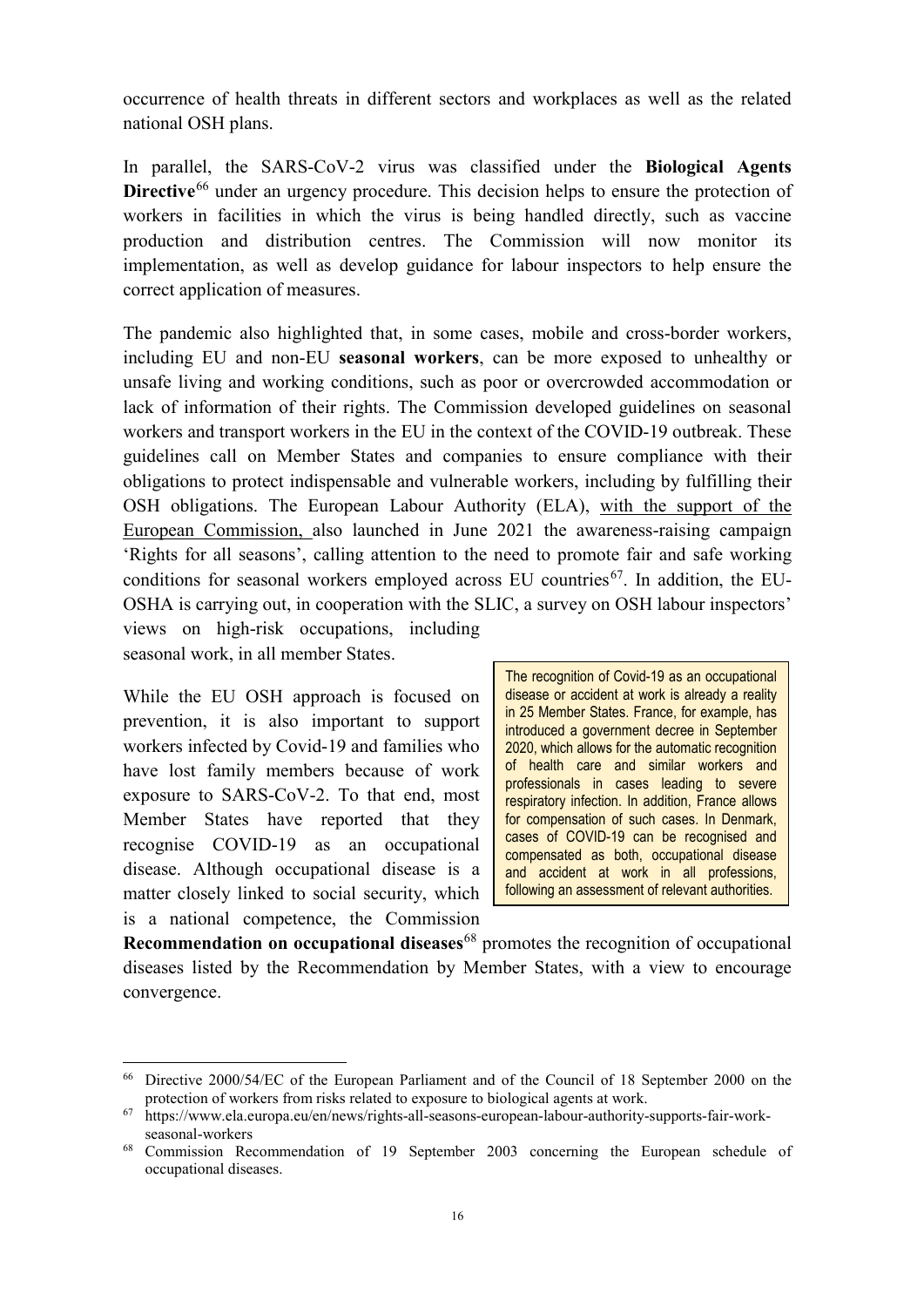*The Commission will:*

- Immediately launch an in-depth assessment of the effects of the pandemic and the efficiency of the EU and national OSH frameworks to develop **emergency procedures and guidance for** the rapid deployment, implementation and monitoring of measures in **potential future health crises**, in close cooperation with public-health actors.
- Update of the **Commission Recommendation on occupational diseases to include COVID-19** by 2022.
- Develop **guidance for labour inspectors** on assessing the quality of risk assessments and risk-management measures under the Biological Agents Directive by 2022.

*The Commission calls on the Member States to:*

- Draw up preparedness plans for future crises in the national OSH strategies, including implementation of EU guidelines and tools.
- Draw up coordination mechanisms between public health and OSH authorities by 2023.
- Increase monitoring and effective inspections of OSH obligations towards seasonal workers in high-risk professions.
- Strengthen cooperation and exchange of information between labour inspectorates and other relevant national authorities to improve health and safety standards in all employment sectors.

#### **3. IMPLEMENTING THE UPDATED STRATEGIC FRAMEWORK**

This strategic framework will be underpinned by: (i) a strengthened **evidence base**; (ii) strong **social dialogue**; (iii) mobilised **funding**; (iv) improved **enforcement;** and (v) **awareness raising**.

Member States will need to address **green and digital issues in national OSH strategies, and improve prevention and preparedness** to ensure that updated measures and approaches reach the work floor.

At the enterprise level, this will translate into **planning and anticipative measures by employers**. Targeted and updated **guidance** as well as **awareness raising and digital tools** with a particular focus on SMEs are needed to support them in this transition to ensure a high level of workers' protection and sustainable solutions, but also to preserve competitiveness.

# • *Social dialogue*

**Social partners** are particularly well placed to find solutions adapted to the circumstances of a specific activity or sector. The EU sectoral social dialogue makes a strong contribution to the effective implementation of EU OSH legislation. The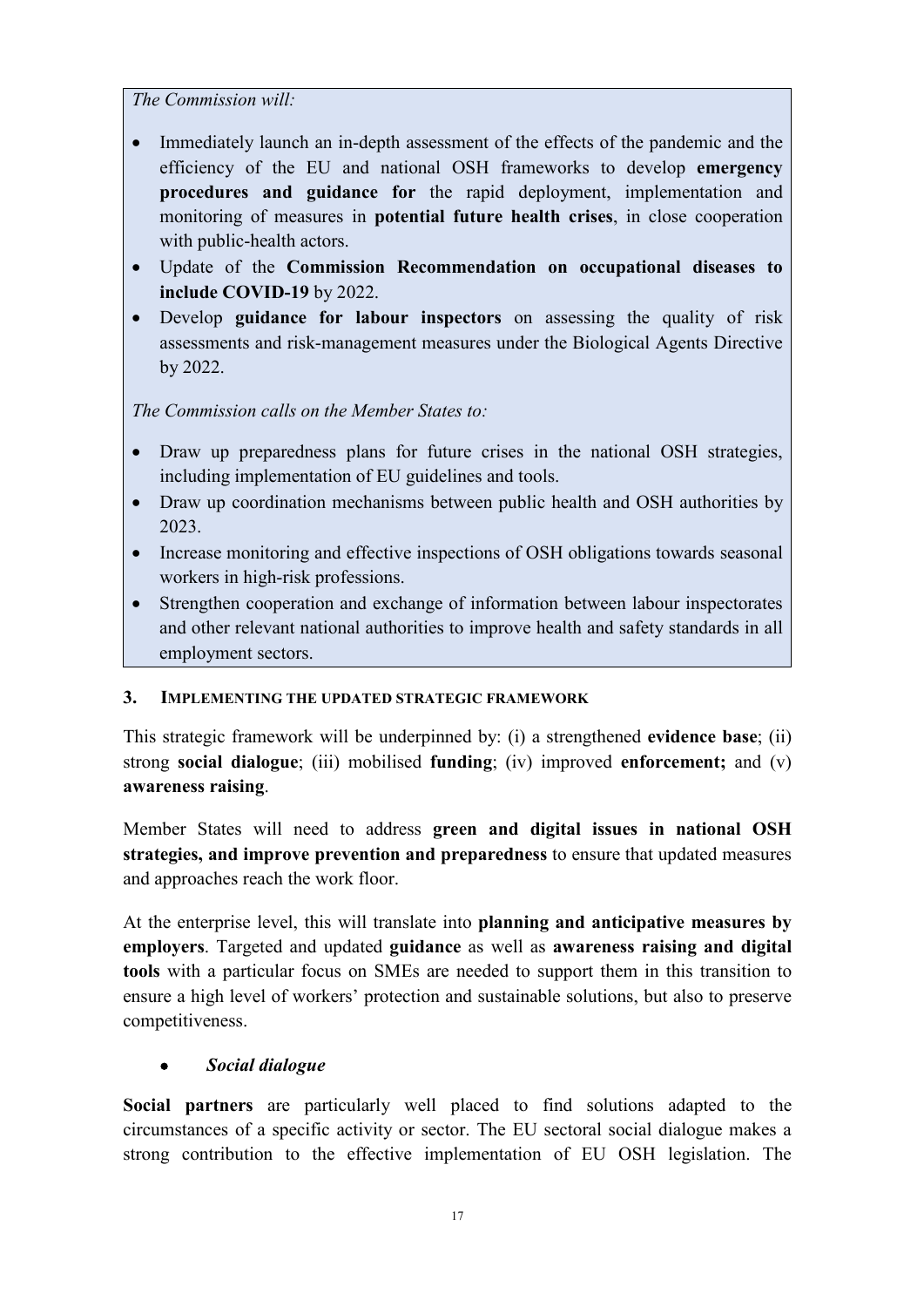Commission will engage with social partners to identify relevant areas and actions at the sectoral level to implement this strategic framework.

# • *Evidence base*

**Research and data collection**, both at EU and national level, are a pre-condition for the prevention of work-related diseases and accidents. Scientific advice and the latest technological developments feed into OSH legislation and policy. This allows the Commission to continue with evidence-informed policymaking, as set out in the 2021 Better Regulation Communication<sup>[69](#page-19-0)</sup>.

Surveys, data collection, and focused peer-reviews on specific subjects in the current framework, both at national and EU level, will be stepping-stones towards the objectives of addressing change, prevention, and preparedness in OSH. Measures must be gender aware and tailored to the circumstances of all workers, including: (i) the needs of young workers who are entering working life; (ii) the needs of people with disabilities; and (iii) the needs of an ageing workforce that need to keep up with the rapid evolution of modern technology an in which the prevalence of chronic diseases and disabling conditions has been growing<sup>70</sup>.

# • *Application and monitoring of the strategic framework*

The success of this strategic framework depends largely on its implementation at national and local level. To achieve it, Member States are invited to: (i) **update their current OSH strategies**; (ii) reflect the updated approach to worker protection at the local level; and (iii) address the downward trend in the number of labour inspections in some Member States<sup>[71](#page-19-2)</sup> by strengthening field inspections.

A 2023 **stocktaking OSH summit**, gathering the EU institutions, Member States, social partners, the EU-OSHA and other relevant stakeholders, will draw on the first lessons learned and recommend any necessary redirection of this strategy. The summit will focus on the progress achieved on the 'vision zero' approach to work-related deaths, as well as on preparedness for potential future threats to workers' health and safety.

In the European Pillar of Social Rights action plan, the Commission proposed a **new indicator on fatal accidents at work** in the revised social scoreboard. This new indicator will be a key element of monitoring the EU's 'vision zero'.

This strategic framework will also help to improve the **application and enforcement of existing EU law**, e.g. in the **work of labour inspectors**, supported by relevant actors (e.g. the ACSH, the EU-OSHA and the SLIC). Providing labour inspectors with EU-level and national guidance and training to promote cooperation and innovative inspection

<span id="page-19-0"></span> <sup>69</sup> https://ec.europa.eu/info/files/better-regulation-joining-forces-make-better-laws\_en

<span id="page-19-1"></span><sup>&</sup>lt;sup>70</sup> The ageing workforce: implications for occupational safety and health. A research review. EU-OSHA, 2016.

<span id="page-19-2"></span><sup>&</sup>lt;sup>71</sup> European Commission (2021): 'Study to support the evaluation of the EU Strategic Framework on health and safety at work 2014-2020 – Final Report'.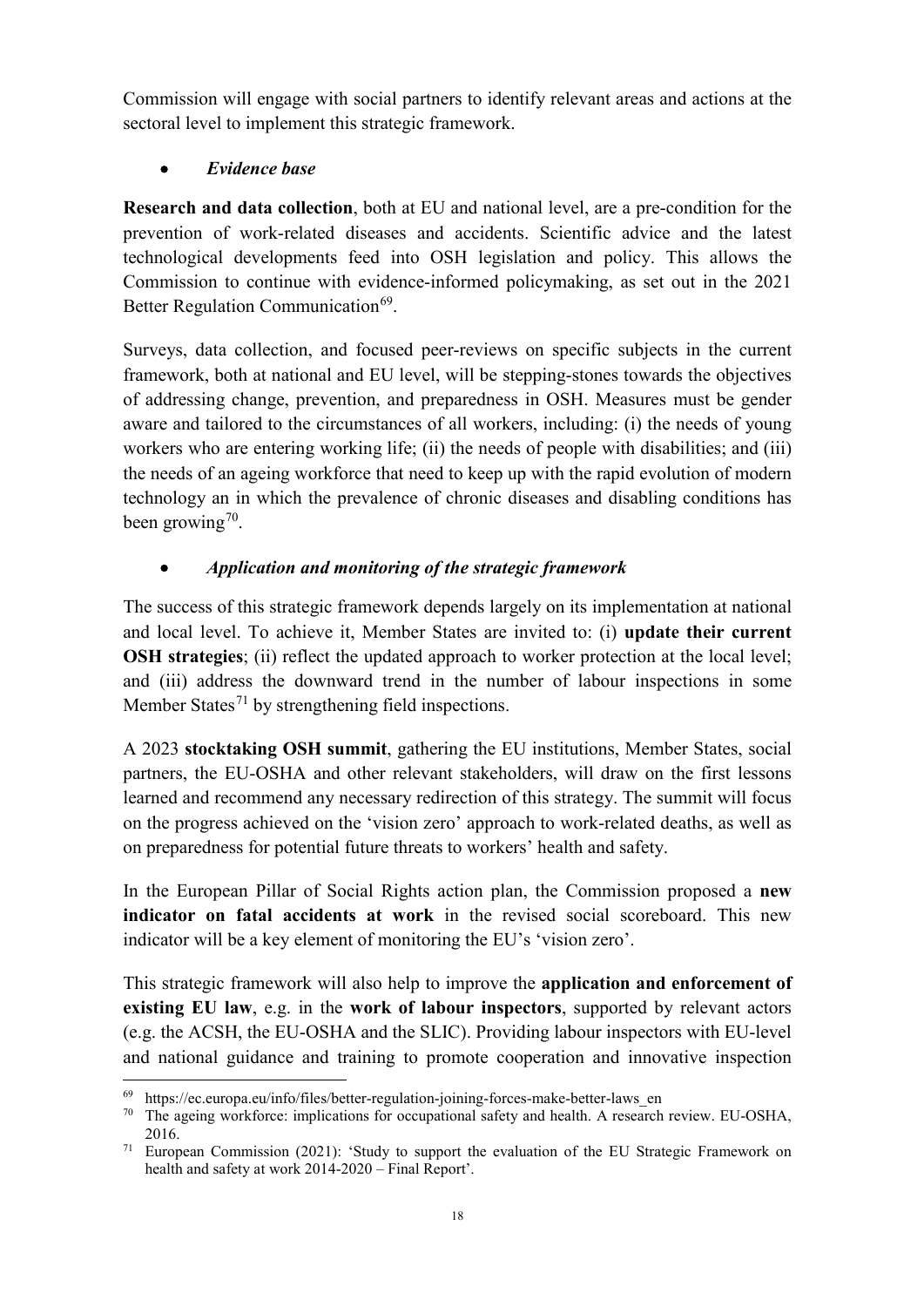methods helps improve consistent enforcement across the Member States. Moreover, the Commission will work with the EU-OSHA to develop supporting tools and guidance for employers, in particular micro and small enterprises, to comply with OSH legislation.

# • *Awareness raising and capacity building*

There are two preconditions for fulfilling the 'vision zero' approach to work-related deaths: (i) **increasing awareness** of risks related to work-related accidents, injuries and occupational diseases; (ii) **capacity building** of employers, to ensure occupational safety thanks to training and education; and (iii) all actors accepting their responsibility to comply with rules and guidelines. Awareness raising will be a continuous focus of the EU-OSHA, notably through its OSH overview on digitalisation and Healthy Workplaces Campaign 2023-2025: OSH and Digitalisation. It will contribute to the deepening of the knowledge and increased awareness of the risks of these developments.

#### • *Funding*

EU funds, notably the Recovery and Resilience Facility and the Cohesion policy funds, can be used to mobilise investments for OSH action. Over 50% of the new EU long-term budget and NextGenerationEU will support the modernisation of the EU, notably through investing in research and innovation, green and digital transitions, preparedness, recovery and resilience. The European Social Fund Plus (ESF+) is available to support measures aiming to promote sustainable, quality employment and social inclusion, with 25% earmarked for the latter. ESF+ can be used by Member States to invest in: (i) innovative and more productive work arrangements; (ii) training; (iii) information and awareness campaigns for healthy lifestyles; (iv) wellbeing at work; and (v) support for labour inspectors. The European Regional Development Fund (ERDF) can contribute with better-adapted work environments, digital solutions and equipment. The ERDF and the Cohesion Fund can support the connectivity of rural and remote areas. The new EU health programme – EU4Health 2021-2027 – will also provide significant support to the fight against cancer. In addition, EU4Health 2021-2027 will contribute to: (i) disease prevention and health promotion in an ageing population; and (ii) increased surveillance of health threats. The EU will also support Member States with health research through the Horizon Europe mission<sup>[72](#page-20-0)</sup> on cancer, which integrates innovative approaches to research and public health with an emphasis on cancer prevention, and with infrastructure needed for digital health tools through the Connecting Europe Facility. Several OSH related topics have been proposed in the first work programmes of Horizon Europe under the Health cluster. Furthermore, results from ongoing research funded under Horizon 2020 on occupational safety and health, will provide valuable input, for example on

<span id="page-20-0"></span> <sup>72</sup> The Mission has the overall goal of "*saving more than 3 million lives by 2030, and for those affected by cancer, to live longer and better*".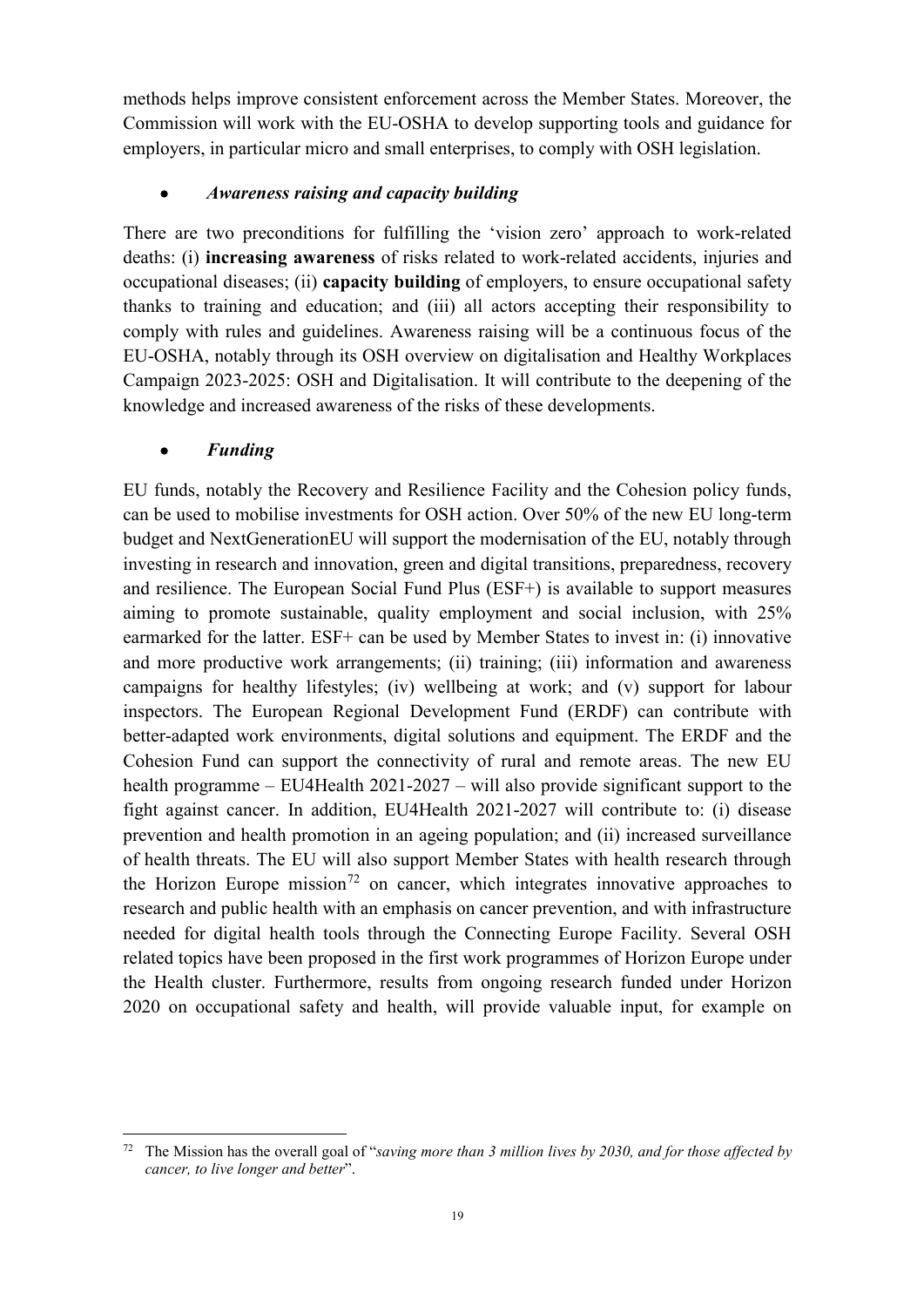mental health at work<sup>[73](#page-21-0)</sup>. The new Technical Support Instrument is also available to help Member States design and implement OSH reforms.

#### **4. PROMOTING EFFECTIVE OSH STANDARDS WORLDWIDE**

In a globalised world, health and safety threats do not stop at borders. Countries around the world benefit from exchanging best practices and learning from each other's experiences. It is crucial to **strengthen engagement with the EU's partner countries, regional and international organisations and other international fora to raise OSH standards globally.**

The Commission will engage with the International Labour Organization (ILO) to implement and follow-up the 2019 Centenary Declaration for the Future of Work. This engagement will involve supporting the integration of the right to safe and healthy working conditions into the ILO framework of fundamental principles and rights at work. Cooperation with the ILO and WHO on data and knowledge will be especially relevant. This cooperation will include support, together with Member States, for the creation of a new indicator on mortality from diseases attributed to occupational risk factors as part of the United Nations' sustainable development goals.

The Commission will foster OSH in global supply chains and companies operating in low- and middle-income countries. In particular, this will include continuing to engage in framework initiatives such as the G7 Vision Zero Fund, the G20 Safer Workplaces Agreement, and the OSH Experts Network.

It is essential to: (i) ensure that OSH standards are properly taken into account as part of binding commitments on labour and social standards; and (ii) promote the broader issue of decent work in future EU trade agreements. Effective implementation of EU trade agreements should support these commitments, following the recent example of the EU-Japan Economic Partnership Agreement.

The Commission will continue to develop bilateral cooperation with partner countries to promote better working conditions, thus tackling inequalities and advancing human development worldwide. In addition, the bilateral cooperation with the US will be resumed under a revisited and updated joint OSH agenda, and new cooperation will be launched, in particular with Canada.

Candidate countries and potential candidates will be supported in their efforts to align their legal frameworks and policies on OSH with the EU *acquis*. For the Western Balkans, this includes support through: (i) the Economic and Reform Programme process; (ii) subcommittee meetings; (iii) Chapter 19 negotiations where relevant; and (iv) financial assistance provided to EU-OSHA activities and in support of the OSH agencies.

<span id="page-21-0"></span> <sup>73</sup> https://op.europa.eu/en/publication-detail/-/publication/03a2c022-9c01-11eb-b85c-01aa75ed71a1/language-en/format-PDF/source-199503195#document-info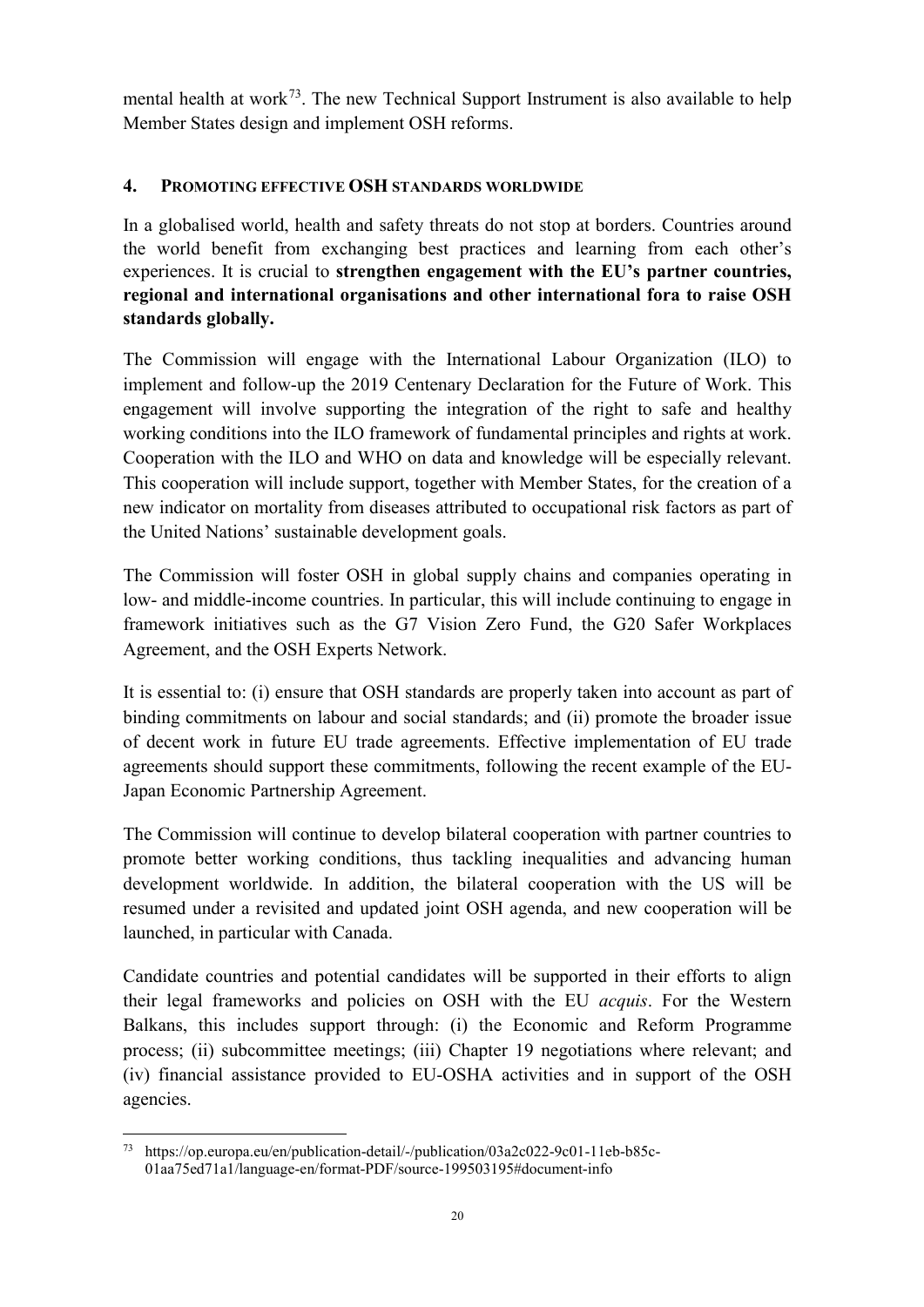Bilateral cooperation on OSH will also be developed with the EU's Eastern and Southern Neighbourhood as well as by promoting regional cooperation, including through the Eastern Partnership and the Union for the Mediterranean.

#### **5. CONCLUSION**

This strategic framework aims at mobilising EU institutions, Member States, social partners and other relevant stakeholders around common priorities on workers' health and safety protection. It applies to all relevant parties dealing with health and safety at work (national administrations including labour inspectorates, employers, workers, and other relevant OSH actors) and creates a framework for action, cooperation and exchange.

The Commission will work with Member States and social partners to: (i) address **change** in the new world of work; (ii) improve the **prevention** of workplace accidents and illnesses in line with **the 'vision zero' approach**; and (iii) increase **preparedness** for potential future health crises.

The Commission calls on Member States to update and draw up their national OSH strategies in line with this strategic framework – in cooperation with social partners – to ensure that the new measures are applied on the ground. The **2023 OSH summit** will allow taking stock of progress on this ambitious framework as well as an assessment of adaptation in light of the rapidly changing context.